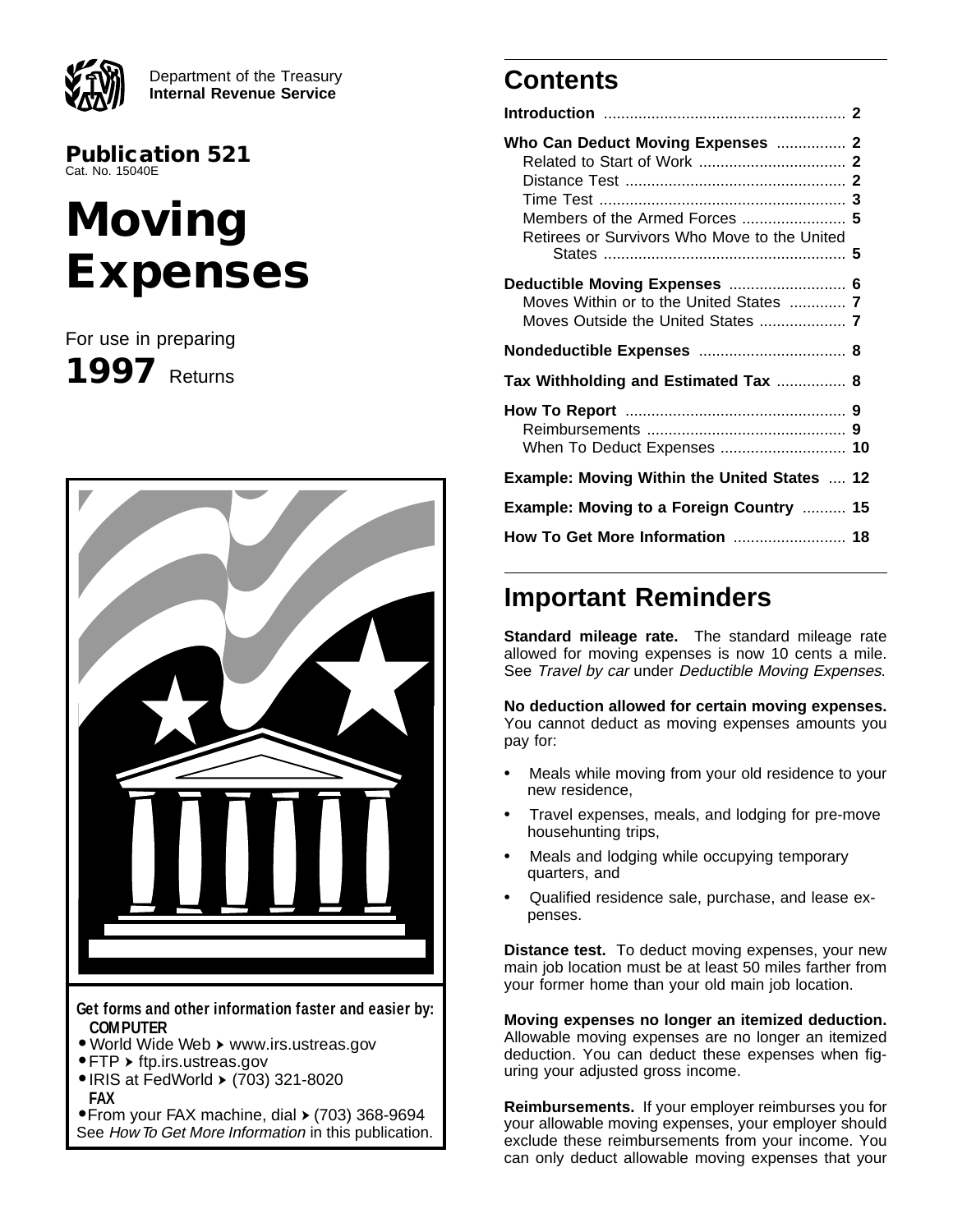employer did not reimburse or reimbursed but included in your income.

**Change of address.** If you change your mailing address, be sure to notify the IRS using Form 8822, Change of Address. Mail it to the Internal Revenue Service Center for your old address. Addresses for the Service Centers are on the back of the form.

# **Introduction**

This publication explains the deduction of certain expenses of moving to a new home because you changed job locations or started a new job. This explanation includes:

- $\ddot{\mathbf{y}}$  Who can deduct moving expenses,
- $\ddot{\mathbf{y}}$  What moving expenses are deductible,
- $\ddot{\mathbf{y}}$  What moving expenses are not deductible,
- $\ddot{\mathbf{y}}$  Tax withholding and estimated tax, and
- $\ddot{\mathbf{y}}$  How to report your moving expenses.

The publication also illustrates two examples—a move within the United States and a move to a foreign country.

You may qualify for the deduction whether you are self-employed or an employee. The expenses must be related to starting work at your new job location. However, certain retirees and survivors may qualify to claim the deduction even if they are not starting work at a new job location. See Who Can Deduct Moving Expenses.

**Home defined.** Your **home** means your main home (residence). It can be a house, apartment, condominium, houseboat, house trailer, or similar dwelling. It does not include other homes owned or kept up by you or members of your family. It also does not include a seasonal home, such as a summer beach cottage. Your **former home** means your home before you left for your new job location. Your **new home** means your home within the area of your new job location.

#### **Useful Items**

You may want to see:

#### **Publication**

□ 523 Selling Your Home

#### **Form (and Instructions)**

- □ 2119 Sale of Your Home
- □ 3903 Moving Expenses
- □ 3903-F Foreign Moving Expenses
- □ 8822 Change of Address
- □ 4782 Employee Moving Expense Information

See How To Get More Information, near the end of this publication, for information about getting the publication and the forms listed.

# **Who Can Deduct Moving Expenses**

You can deduct your allowable moving expenses if your move is closely related to the start of work. You also must meet the distance test and the time test. These two tests are discussed later.

**Retirees or survivors.** You may be able to deduct the expenses of moving to the United States or its possessions even if the move is not related to a new job. You must have worked outside the United States or be a survivor of someone who did. See Retirees or Survivors Who Move to the United States, later.

### **Related to Start of Work**

Your move must be closely related, both in time and in place, to the start of work at your new job location.

**Closely related in time.** You can generally consider moving expenses incurred within one year from the date you first reported to work at the new location as closely related in time to the start of work. It is not necessary that you arrange to work before moving to a new location, as long as you actually do go to work.

If you do not move within one year, you ordinarily cannot deduct the expenses unless you can show that circumstances existed that prevented the move within that time.

**Example.** Your family moved more than a year after you started work at a new location. You delayed the move for 18 months to allow your child to complete high school. You can deduct your allowable moving expenses.

**Closely related in place.** You can generally consider your move closely related in place to the start of work if the distance from your new home to the new job location is not more than the distance from your former home to the new job location. A move that does not meet this requirement may qualify if you can show that:

- 1) A condition of employment requires you to live at your new home, or
- 2) You will spend less time or money commuting from your new home to your new job.

### **Distance Test**

Your move will meet the distance test if your new main job location is **at least 50 miles** farther from your former home than your old main job location was from your former home. For example, if your old job was 3 miles from your former home, your new job must be at least 53 miles from that former home.

The distance between a job location and your home is the shortest of the more commonly traveled routes between them. The distance test considers only the location of your former home. It does not take into account the location of your new home.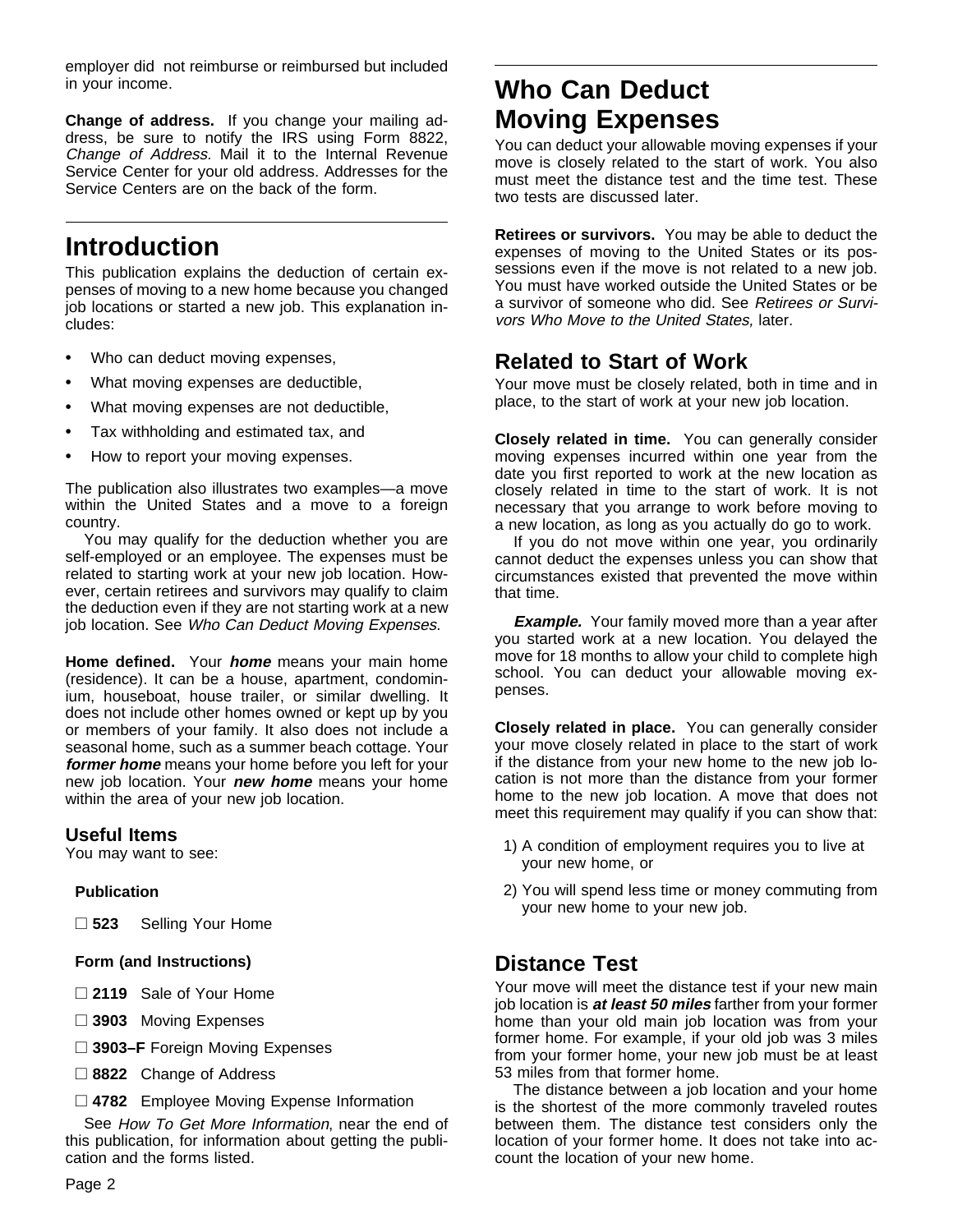

**Example.** You moved to a new home less than 50 miles from your former home because you changed job locations. Your old job was 3 miles from your former home. Your new job is 60 miles from that home. Because your new job is 57 miles farther from your former home than the distance from your former home to your old job, you meet the 50-mile distance test.

**First job or return to full-time work.** If you go to work full time for the first time, your place of work must be at least 50 miles from your former home to meet the distance test. If you go back to full-time work after a substantial period of part-time work or unemployment, your place of work also must be at least 50 miles from your former home.

**TIP Exception for Armed Forces.** If you are in the Armed Forces and you moved because of a permanent change of station, you do not have to meet the distance test. See Members of the Armed Forces, later.

**Main job location.** Your main job location is usually the place where you spend most of your working time. A new job location is a new place where you will work permanently or indefinitely rather than temporarily. If there is no one place where you spend most of your working time, your main job location is the place where your work is centered—for example, where you report for work or are otherwise required to "base" your work.

**Union members.** If you work for several employers on a short-term basis and you get work under a union hall system (such as a construction or building trades worker), your main job location is the union hall.

**More than one job.** If you have more than one job anytime, your main job location depends on the facts in each case. The more important factors to be considered are:

- The total time you spend at each place,
- **i** The amount of work you do at each place, and
- The money you earn from each place.

### **Time Test**

To deduct your moving expenses, you also must meet one of the following time tests.

**Time test for employees.** If you are an employee, you must work full time for at least **39 weeks during the first 12 months** after you arrive in the general area of your new job location. For this time test, count only your full-time work as an employee; do not count any work you do as a self-employed person. You do not have to work for the same employer for the 39 weeks. You do not have to work 39 weeks in a row. However, you must work full time within the same general commuting area. Full-time employment depends on what is usual for your type of work in your area.

**Temporary absence from work.** You are considered full time during any week you are temporarily absent from work because of illness, strikes, lockouts, layoffs, natural disasters, or similar causes. You are also considered a full-time employee during any week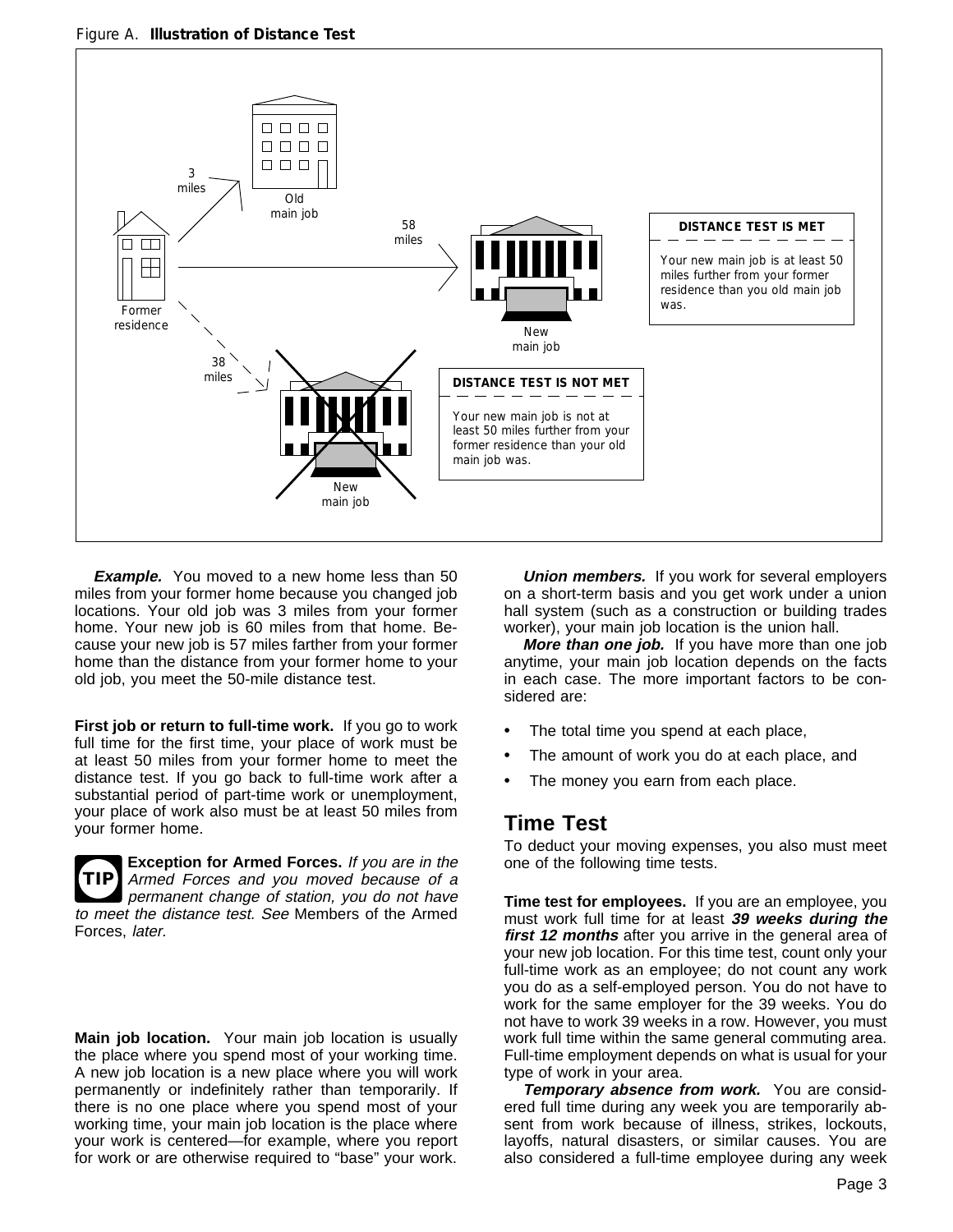you are absent from work for leave or vacation provided for in your work contract or agreement.

Seasonal work. If your work is seasonal, you are considered working full time during the off-season only if your work contract or agreement covers an off-season period and that period is less than 6 months. For example, a school teacher on a 12-month contract who teaches on a full-time basis for more than 6 months is considered a full-time employee for 12 months.

**Time test for self-employed persons.** If you are self-employed, you must work full time for at least **39 weeks during the first 12 months AND** for a total of at least **78 weeks during the first 24 months** after you arrive in your new job location. For this time test, count any full-time work you do as an employee or as a selfemployed person. You do not have to work for the same employer or be self-employed in the same trade or business for the 78 weeks.

**Self-employment.** You are self-employed if you work as the sole owner of an unincorporated business or as a partner in a partnership carrying on a business. You are not considered self-employed if you are semiretired, are a part-time student, or work only a few hours each week.

**Full-time work.** Whether you work full time during any week depends on what is usual for your type of work in your area. For example, you are a selfemployed dentist and maintain office hours 4 days a week. You are considered to perform services full time if maintaining office hours 4 days a week is usual for other self-employed dentists in the area.

**Temporary absence from work.** You are considered to be self-employed on a full-time basis during any week you are temporarily absent from work because of illness, strikes, natural disasters, or similar causes.

**Seasonal trade or business.** If your trade or business is seasonal, the off-season weeks when no work is required or available may be counted as weeks of performing services full time. The off season must be less than 6 months and you must work full time before and after the off season.

For example, you own and operate a motel at a beach resort. You are considered self-employed on a full-time basis during the weeks of the off season if the motel is closed for less than 6 months and you work as a full-time operator of the motel before and after the off season.

**TIP** return and both you and your spouse work full **Joint return.** If you are married and file a joint time, either of you can satisfy the full-time work test. However, you cannot combine the weeks your spouse worked with the weeks you worked to satisfy that test.

**Time test not yet met.** You can deduct your moving expenses on your 1997 tax return even if you have not yet met the time test by the date your 1997 return is due. You can do this if you expect to meet the 39-week test in 1998, or the 78-week test in 1998 or 1999. If you deduct moving expenses but do not meet the time test by 1998 or 1999, you must either:

| Table 1. Satisfying the Time Test for Employees |
|-------------------------------------------------|
| and Self-employed Persons                       |

| IF you are                                                                                     | THEN you satisfy the<br>time test by meeting                                                                                                             |  |  |  |  |
|------------------------------------------------------------------------------------------------|----------------------------------------------------------------------------------------------------------------------------------------------------------|--|--|--|--|
| An employee and become<br>self-employed before<br>satisfying the 39-week<br>test for employees | The 78-week test for<br>self-employed persons.                                                                                                           |  |  |  |  |
| Self-employed and<br>become an employee<br>before satisfying the<br>78-week test               | The 39-week test for<br>employees, or using the<br>time spent as a full-time<br>employee to satisfy the<br>78-week test.                                 |  |  |  |  |
| Both self-employed and<br>an employee                                                          | The 78-week test for a<br>self-employed person or<br>the 39-week test for an<br>employee. You must<br>determine which job you<br>spend the most time on. |  |  |  |  |

- 1) Report your moving expense deduction as other income on your Form 1040 for the year you cannot meet the test, or
- 2) Amend your 1997 return.

Use Form 1040X, Amended U.S. Individual Income Tax Return, to amend your return.

If you do not deduct your moving expenses on your 1997 return, and you later meet the time test, you can file an amended return for 1997 to take the deduction.

**Example.** You arrive in the general area of your new job on September 15, 1997. You deduct your moving expenses on your 1997 return, the year of the move, even though you have not yet met the time test by the date your return is due. If you do not meet the 39-week test by September 15, 1998, you must either:

- 1) Report as income on your 1998 return the amount you deducted as moving expenses on your 1997 return, or
- 2) Amend your 1997 return.

**Exceptions to the time test.** You do not have to meet the time test if one of the following applies:

- 1) You are in the Armed Forces and you moved because of a permanent change of station—see Members of the Armed Forces, later,
- 2) You moved to the United States because you retired—see Retirees or Survivors Who Move to the United States, later,
- 3) You are the survivor of a person whose main job location at the time of death was outside the United States—see Retirees or Survivors Who Move to the United States, later,
- 4) Your job at the new location ends because of death or disability, or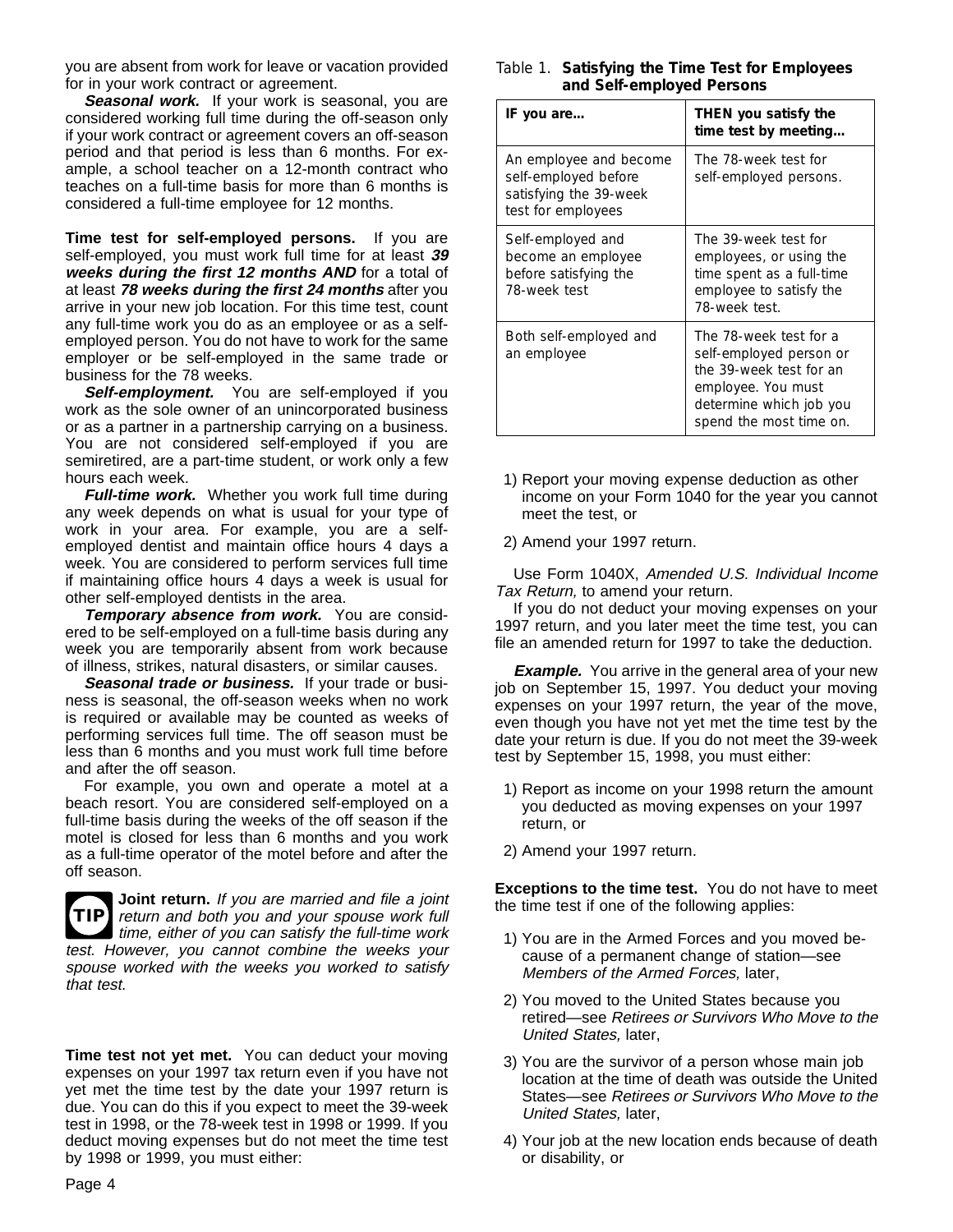5) You are transferred for your employer's benefit or laid off for a reason other than willful misconduct. For this exception, you must have obtained full-time employment, and you must have expected to meet the test at the time you started the job.

### **Members of the Armed Forces**

If you are a member of the Armed Forces on active duty and you move because of a permanent change of station, you do not have to meet the **distance and time tests,** discussed earlier. You can deduct your unreimbursed allowable moving expenses.

A permanent change of station includes:

- 1) A move from your home to the first post of active duty,
- 2) A move from one permanent post of duty to another, and
- 3) A move from your last post of duty to your home or to a nearer point in the United States. The move must occur within one year of ending your active duty or within the period allowed under the Joint Travel Regulations.

**Spouse and dependents.** If a member of the Armed Forces deserts, is imprisoned, or dies, a permanent change of station for the spouse or dependent includes a move to:

- the place of enlistment,
- the member's, spouse's, or dependent's home of record, or
- $\ddot{\mathbf{y}}$  a nearer point in the United States.

If the military moves you and your spouse and dependents to or from separate locations, the moves are treated as a single move to your new main job location.

**Services or reimbursements provided by government.** Do not include in income the value of moving and storage services provided by the government because of a permanent change of station. If the total reimbursements or allowances you receive from the government because of the move are more than your actual moving expenses, the government should include the excess in your wages on Form W–2. However, the excess portion of a dislocation allowance, a temporary lodging allowance, a temporary lodging expense, or a move-in housing allowance is not included in income. Do not attach Form 3903 or Form 3903–F to your Form 1040.

If your reimbursements or allowances are less than your actual moving expenses, do not include the reimbursements or allowances in income. You can deduct the expenses that exceed your reimbursements. See Deductible Moving Expenses, later.

**How to complete Form 3903 for members of the Armed Forces.** Take the following steps:

1) Complete lines 4 through 6, using your actual expenses. **Do not** reduce your expenses by any reimbursements or allowances you received from the government because of the move. Also, do not include any expenses for moving services provided by the government.

- 2) Enter on line 7 the total reimbursements and allowances you received from the government for the expenses in step 1. Do not include the value of moving services provided by the government. Also do not include any part of a dislocation allowance, a temporary lodging allowance, a temporary lodging expense, or a move-in housing allowance.
- 3) Complete line 8. If line 6 is more than line 7, subtract line 7 from line 6 and enter the result on line 8 and on Form 1040, line 25. This is your moving expense deduction. If line 6 is equal to or less than line 7, enter zero on line 8 (you do not have a moving expense deduction). Subtract line 6 from line 7 and, if the result is more than zero, enter it on Form 1040, line 7.

**Form 3903–F.** To complete Form 3903–F, see the instructions for Form 3903–F.

**If the military moves you** and your spouse and dependents to or from different locations, treat these moves as a single move. Unless they exceed actual expenses, do not include in income reimbursements, allowances, or the value of moving and storage services provided by the government to move you, your spouse, and your dependents to and from the separate locations.



**!** Do not deduct any expenses for moving services provided by the government.

### **Retirees or Survivors Who Move to the United States**

You can deduct your allowable moving expenses if you move to the United States or to a possession of the United States. You do not have to meet the **time test,** discussed earlier, but you must meet the requirements discussed below.

**Retirees.** You can deduct moving expenses for a move to a new home in the United States when you permanently retire. However, both your former main job location and your former home must have been outside the United States.

**Permanently retired.** You are considered permanently retired when you cease gainful full-time employment or self-employment. If at the time you retire, you intend your retirement to be permanent, you will be considered retired though you later return to work. Your intention to retire permanently will be determined by:

- 1) Your age and health,
- 2) The customary retirement age for people who do similar work,
- 3) Whether you receive retirement payments from a pension or retirement fund, and
- 4) The length of time before you return to full-time work.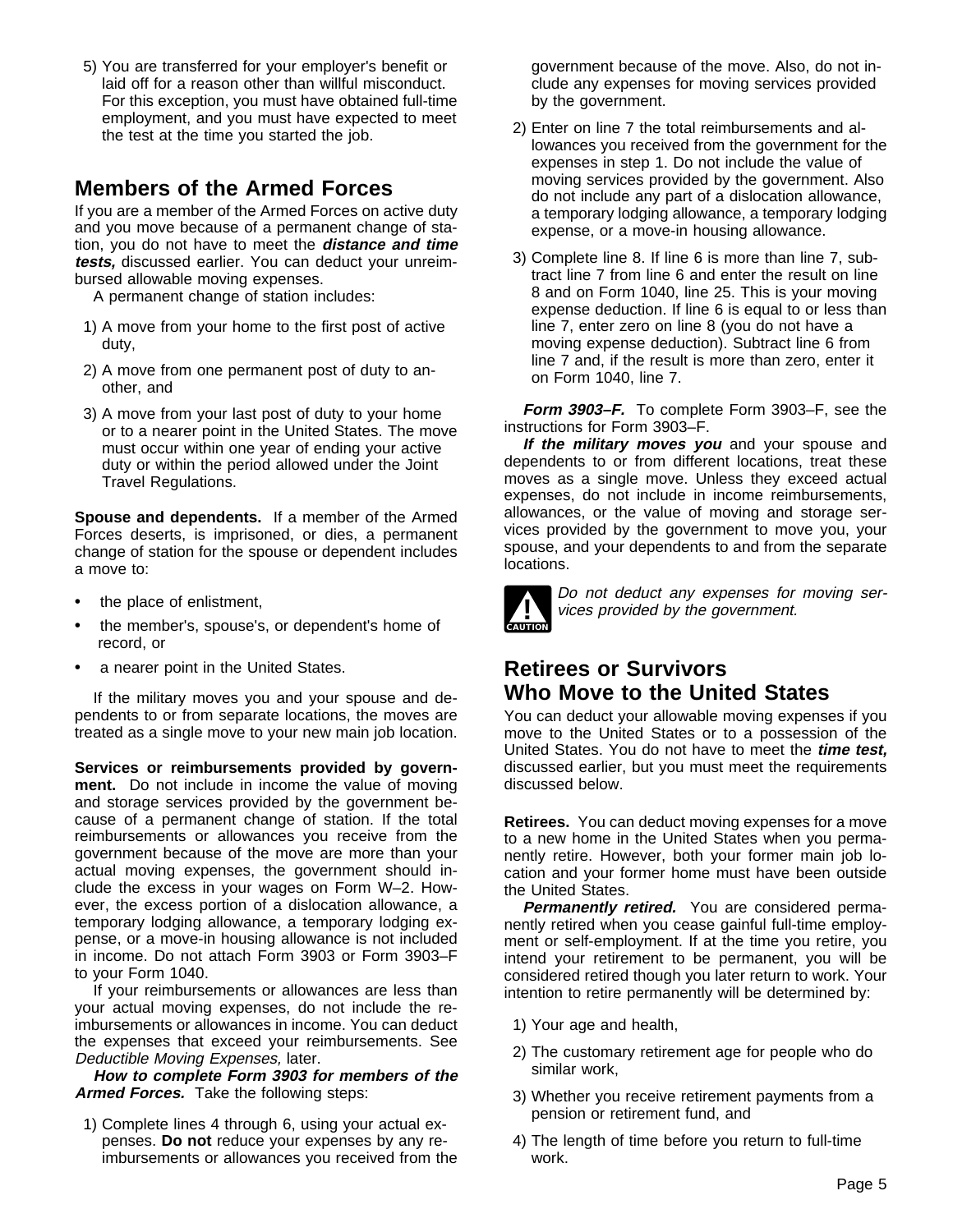

<sup>1</sup> Military persons should see *Members of the Armed Forces* for special rules that apply to them.

<sup>2</sup> Your move must be closely related to the start of work at your new job location. See *Related to Start of Work.*

<sup>3</sup> If you deduct expenses and do not meet this test later, you must either file an amended tax return or report your moving expense deduction as other income. See *Time test not yet met.*

<sup>4</sup> If you became self-employed during the first twelve months, answer YES if your combined time as a full-time employee and self-employed person equals or will equal at least 78 weeks in the first 24 months (including 39 weeks in the first 12 months) after you arrived in the new area.

**Survivors.** You can deduct moving expenses for a move to a home in the United States if you are the spouse or the dependent of a person whose main job location at the time of death was outside the United States. The move must begin within 6 months after the decedent's death. It must be from the decedent's former home outside the United States. That home must also have been your home.

**When a move begins.** A move begins when :

- 1) You contract for your household goods and personal effects to be moved to your home in the United States, but only if the move is completed within a reasonable time.
- 2) Your household goods and personal effects are packed and on the way to your home in the United States.
- 3) You leave your former home to travel to your new home in the United States.

# **Deductible Moving Expenses**

If you meet the requirements discussed earlier, you can deduct the reasonable expenses of:

- 1) Moving your household goods and personal effects (including in-transit or foreign-move storage expenses), and
- 2) Traveling (including lodging but not meals) to your new home.

However, you cannot deduct any expenses for meals.

**Reasonable expenses.** You can deduct only those expenses that are reasonable for the circumstances of your move. For example, the cost of traveling from your former home to your new one should be by the shortest, most direct route available by conventional transportation. If during your trip to your new home, you make side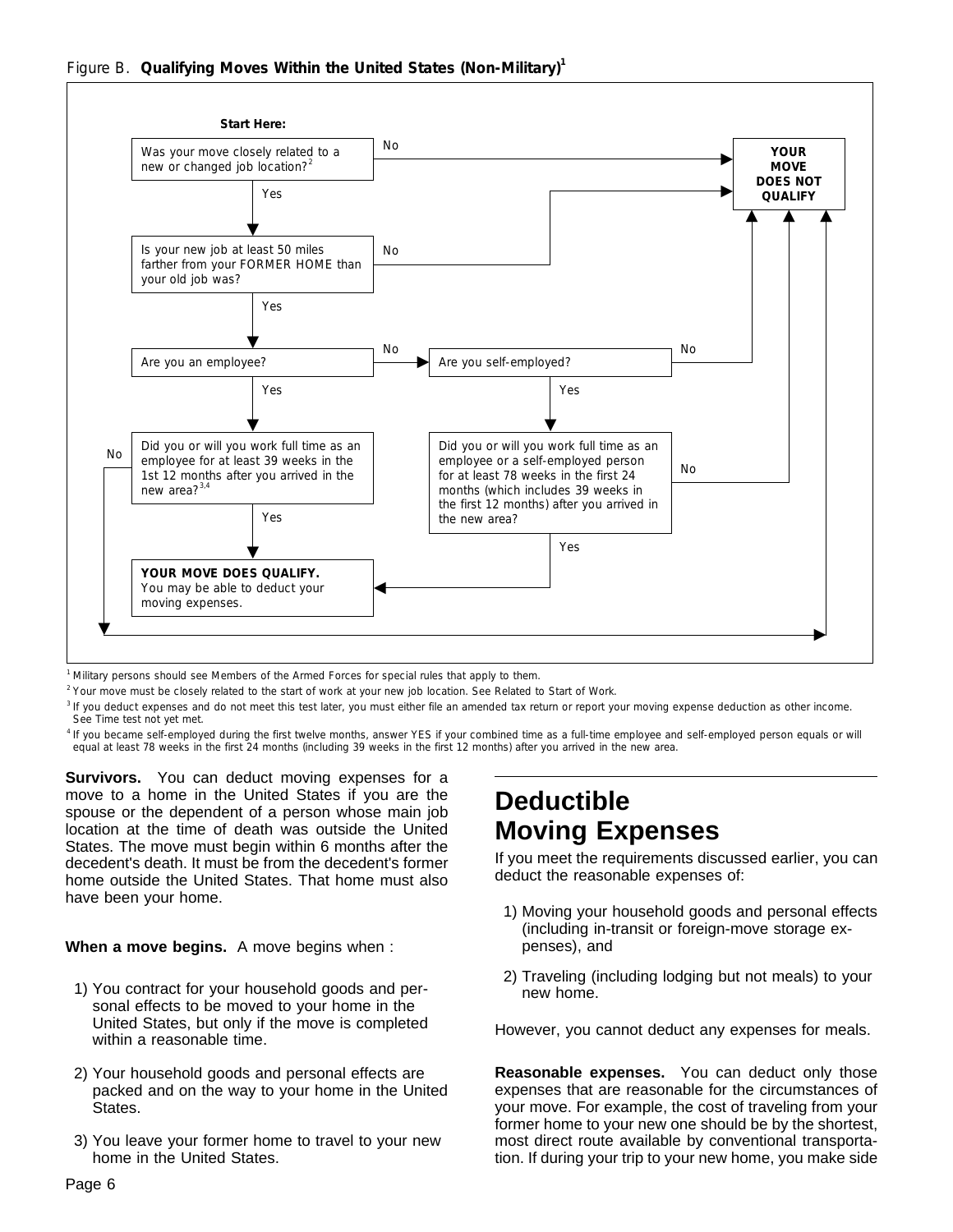trips for sightseeing, the additional expenses for your side trips are not deductible as moving expenses.

**Travel by car.** If you use your car to take yourself, members of your household, or your personal effects to your new home, you can figure your expenses by deducting either:

- 1) Your **actual expenses,** such as gas and oil for your car, if you keep an accurate record of each expense, or
- 2) **10 cents a mile.**

You can deduct parking fees and tolls you pay in moving. You cannot deduct any part of general repairs, general maintenance, insurance, or depreciation for your car.

**Member of your household.** You can deduct moving expenses you pay for yourself and members of your household. A member of your household is anyone who has both your former and new home as his or her home. It does not include a tenant or employee, unless you can claim that person as a dependent.

**Location of move.** There are different rules for moving within or to the United States than for moving outside the United States. These rules are discussed separately.

### **Moves Within or to the United States**

If you meet the requirements under Who Can Deduct Moving Expenses, earlier, you can deduct allowable expenses for a move to the area of a new main job location within the United States or its possessions. Your move may be from one United States location to another or from a foreign country to the United States.

**Form 3903.** Use Form 3903 to deduct your moving expenses if you moved within or to the United States or one of its possessions. An example of a filled-in Form 3903 is shown later.

**Household goods and personal effects.** You can deduct the cost of packing, crating, and transporting your household goods and personal effects and those of the members of your household from your former home to your new home. If you use your own car to move your things, see Travel by car, earlier. You can include the cost of storing and insuring household goods and personal effects within **any period of 30 consecutive days** after the day your things are moved from your former home and before they are delivered to your new home.

You can deduct any costs of connecting or disconnecting utilities required because you are moving your household goods, appliances, or personal effects.

You can deduct the cost of shipping your car and your household pets to your new home.

You can deduct the cost of moving your household goods and personal effects from a place other than your former home. Your deduction is limited to the amount it would have cost to move them from your former home.

**Example.** Paul Brown is a resident of North Carolina and has been working there for the last 4 years. Because of the small size of his apartment, he stored some of his furniture in Georgia with his parents. Paul got a job in Washington, DC. It cost him \$300 to move his furniture from North Carolina to Washington and \$1,100 to move his furniture from Georgia to Washington. If Paul shipped his furniture in Georgia from North Carolina (his former home), it would have cost \$600. He can deduct only \$600 of the \$1,100 he paid. He can deduct \$900 (\$300 + \$600).



**!** You cannot deduct the cost of moving furniture you buy on the way to your new home.

**Travel expenses.** You can deduct the cost of transportation and lodging for yourself and members of your household while traveling from your former home to your new home. This includes expenses for the day you arrive. You can include any lodging expenses you had in the area of your former home within one day after you could not live in your former home because your furniture had been moved. You can deduct expenses for only one trip to your new home for yourself and members of your household. However, all of you do not have to travel together. If you use your own car, see Travel by car, earlier.

### **Moves Outside the United States**

To deduct allowable expenses for a move outside the United States, you must be a United States citizen or resident alien who moves to the area of a new place of work outside the United States or its possessions. You must meet the requirements under Who Can Deduct Moving Expenses, earlier.

**Form 3903–F.** Use Form 3903–F if you moved outside the United States or its possessions. A filled-in Form 3903–F is shown later. A separate Form 3903–F must be completed for each foreign move.

For an explanation of expenses that you can deduct, see the discussion Moves Within or to the United States, earlier. The following discussion gives additional information on expenses that you can deduct on Form 3903–F.

**Storage expenses.** You can deduct the reasonable expenses of moving your personal effects to and from storage. You can also deduct the reasonable expenses of storing your personal effects for all or part of the time the new job location remains your main job location. The new job location must be outside the United States.

**Move in an earlier year.** If you moved in an earlier year and are deducting only storage fees while you are gone from the United States, do not use Form 3903–F. Enter the net amount (after the reduction for the part that is allocable to excluded income) on line 25, Form 1040, and write "Storage Fees" to the left of the entry space.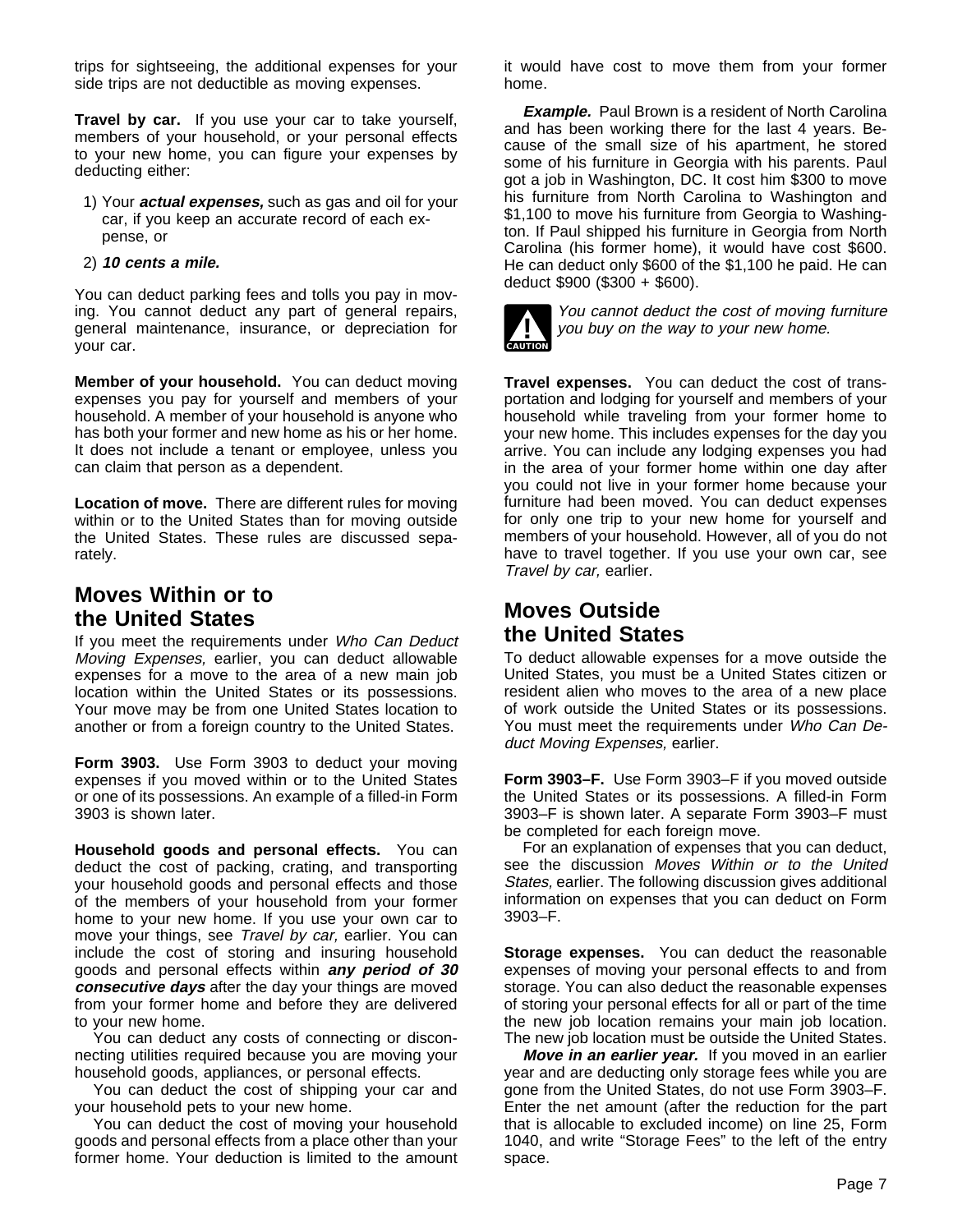**Moving expenses allocable to excluded foreign income.** If you live and work outside the United States, you may be able to exclude from income part of the income you earn in the foreign country. You may also be able to claim a foreign housing exclusion or deduction. If you claim the foreign earned income or foreign housing exclusions, you cannot deduct the part of your allowable moving expenses that relates to the excluded income.

**TIP** Resident Aliens Abroad, discusses the foreign Publication 54, Tax Guide for U.S. Citizens and earned income exclusion, the foreign housing exclusion, and the foreign housing deduction. It also explains how to figure the part of your moving expenses that relates to excluded income. You can get the publication from most United States Embassies and consulates, or by writing to the IRS Forms Distribution Center for your area as shown in your income tax package.

# **Nondeductible Expenses**

You cannot deduct the following items as moving expenses:

- $\ddot{\mathbf{y}}$  Pre-move househunting expenses,
- $\ddot{\mathbf{y}}$  Temporary living expenses,
- $\ddot{\mathbf{y}}$  Meal expenses,
- $\ddot{\mathbf{y}}$  Expenses of buying or selling a home,
- $\ddot{\mathbf{y}}$  Expenses of getting or breaking a lease,
- $\ddot{\mathbf{y}}$  Security deposits (including any given up due to the move),
- $\ddot{\mathbf{y}}$  Home improvements to help sell your home,
- $\ddot{\mathbf{y}}$  Loss on the sale of your home,
- ÿ• Mortgage penalties,
- $\ddot{\mathbf{y}}$  Losses from disposing of memberships in clubs,
- $\ddot{\mathbf{y}}$  Any part of the purchase price of your new home,
- $\ddot{\mathbf{y}}$  Real estate taxes,
- $\ddot{\mathbf{y}}$  Car tags,
- ÿ• Driver's license,
- $\ddot{\mathbf{y}}$  Refitting carpets and draperies, and
- ÿ• Storage charges except those incurred in-transit and for foreign moves.

**Temporary employment.** You cannot take a moving expense deduction and a business expense deduction for the same expenses. You must decide if your expenses are deductible as moving expenses or as business expenses. For example, expenses you have for travel, meals, and lodging while temporarily working at a place away from your regular place of work may be deductible as business expenses if you are considered away from home on business. Generally, your work at a single location is considered temporary if it is realis-

tically expected to last (and does in fact last) for one year or less.

**TIP** Gift, and Car Expenses, for information on de-See Publication 463, Travel, Entertainment, ducting your expenses.

# **Tax Withholding and Estimated Tax**

Your employer must withhold income tax, social security tax, and Medicare tax from reimbursements and allowances paid to you that are included in your income. See Reimbursements included in income, later.

**Reimbursements excluded from income.** Your employer should not include in your wages reimbursements paid under an accountable plan (explained later) for moving expenses that you:

- 1) Could deduct if you had paid or incurred them, and
- 2) Did not deduct in an earlier year.

These reimbursements are fringe benefits excludable from your income as qualified moving expense reimbursements. Your employer should report these reimbursements in box 13 of Form W–2.



for these reimbursed expenses (see<br> **CAUTION** imbursements under How To Report, *later*). You **cannot** claim a moving expense deduction for these reimbursed expenses (see Re-

**Expenses deducted in earlier year.** If you receive reimbursement this year for moving expenses deducted in an earlier year, and the reimbursement is not included as wages in box 1 of your Form W-2, you must include the reimbursement on line 21 of your Form 1040. Your employer should show the amount of your reimbursement in box 13 of your Form W-2.

**Reimbursements included in income.** Your employer must include in your income any reimbursements made (or treated as made) under a nonaccountable plan, even if they are for deductible moving expenses. See Reimbursements under How To Report, later. Your employer must also include in your gross income as wages any reimbursements of, or payments for, nondeductible moving expenses. This includes amounts your employer reimbursed you under an accountable plan (explained later) for meals, househunting trips, and real estate expenses. It also includes reimbursements that exceed your deductible expenses and that you do not return to your employer.

**Reimbursement for deductible and nondeductible expenses.** If your employer reimburses you for both deductible and nondeductible moving expenses, your employer must determine the amount of the reimbursement that is not taxable and not subject to withholding. Your employer must treat any remaining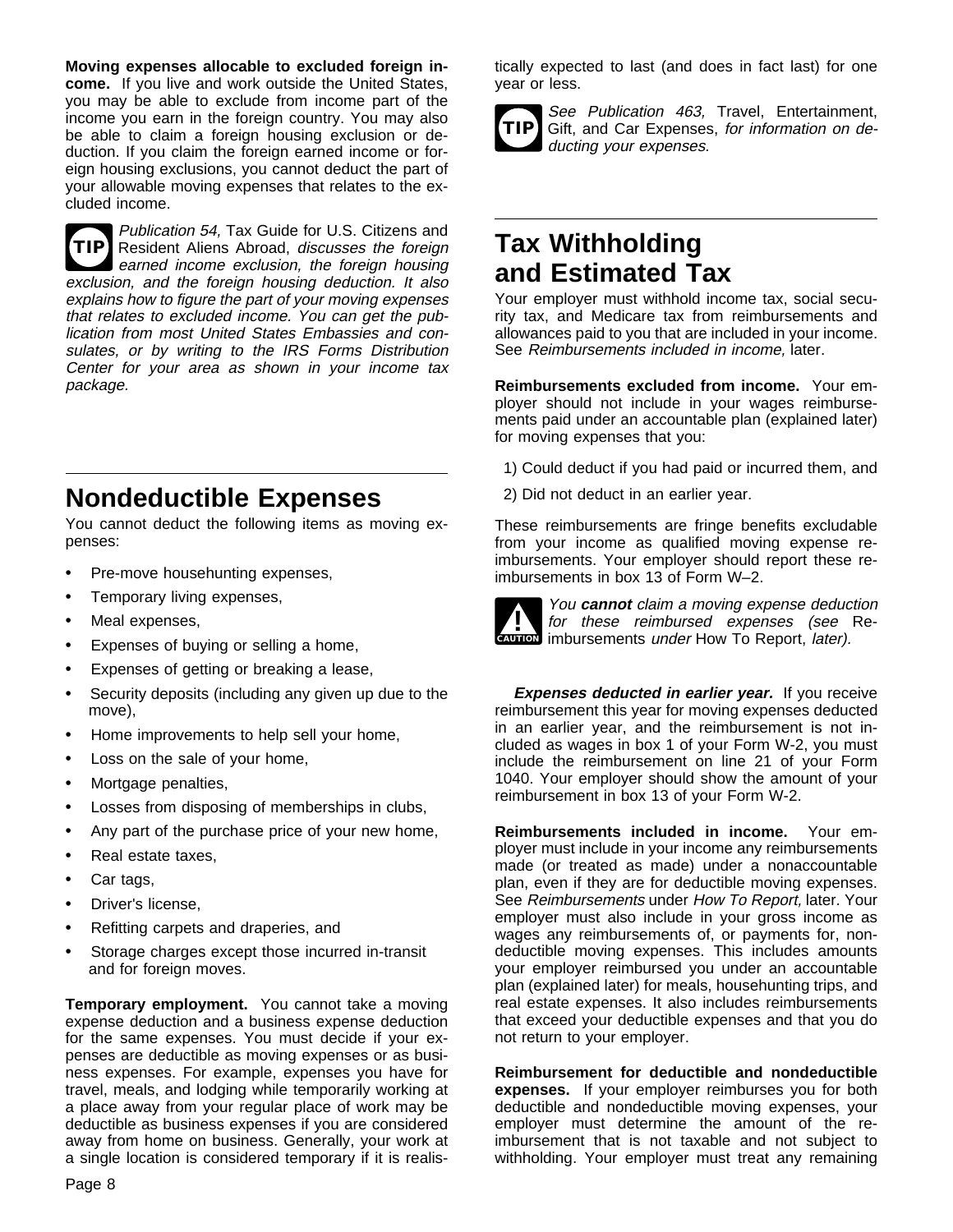amount as taxable wages, and withhold income tax, social security tax, and Medicare tax.

**Amount of income tax withheld.** If the reimbursements or allowances you receive are taxable, the amount of income tax your employer will withhold depends on several factors. It depends in part on whether or not income tax is withheld from your regular wages, on whether or not the reimbursements and allowances are combined with your regular wages, and on any information you have given to your employer on Form W–4, Employee's Withholding Allowance Certificate.

**Estimated tax.** If you must make estimated tax payments, you need to take into account any taxable reimbursements and deductible moving expenses in figuring your estimated tax. For details about estimated tax, see Publication 505.

# **How To Report**

The following discussions explain how to report your moving expenses and any reimbursements or allowances you received for your move.



Use **Form 3903** to report your moving expenses I if your move was within or to the United States or its possessions. Use a separate Form 3903 for each qualified move.

**TIP** Use **Form 3903–F** to report your moving expenses if your move was outside the United States or its possessions. Use a separate Form 3903–F for each qualified move outside the United States or its possessions.

**Where to deduct.** Deduct your moving expenses on line 25 of Form 1040. The amount of moving expenses you can deduct is shown on line 8 of Form 3903, or line 7 of Form 3903–F.



**!** You cannot deduct moving expenses if you file Form 1040EZ or Form 1040A.

### **Reimbursements**

This section explains what to do when you receive a reimbursement (includes advances and allowances) for any of your moving expenses discussed in this publication.

If you received a reimbursement for your allowable moving expenses, how you report this amount and your expenses depends on whether the reimbursement was paid to you under an accountable plan or a nonaccountable plan. These plans are discussed later. For a quick overview of how to report the reimbursement, see Table 2.

Your employer should tell you what method of reimbursement is used and what records they require.

**Employers.** If you are an employer and you reimburse employee moving expenses, how you treat this reimbursement on your employee's Form W–2 depends in part on whether you have an accountable plan. Reimbursements treated as paid under an accountable plan are reported in box 13 with code **P.** For more information, see Publication 535, Business Expenses.

Reimbursements treated as paid under nonaccountable plans, as explained later, are reported as pay. See Publication 15, Circular E, Employer's Tax Guide, for information on employee pay.

**Accountable plans.** To be an accountable plan, your employer's reimbursement arrangement must require you to meet all three of the following rules:

- 1) Your expenses must be of the type for which a deduction would be allowed had you paid them yourself—that is, the reasonable expenses of moving your possessions from your former home to your new home, and traveling from your former home to your new home,
- 2) You must adequately account to your employer for these expenses within a reasonable period of time, and
- 3) You must return any excess reimbursement or allowance within a reasonable period of time.

An **excess reimbursement** includes any amount you are paid or allowed that is more than the moving expenses that you adequately accounted for to your employer. See Returning excess reimbursements, later, for information on how to handle these excess amounts.

**Adequate accounting.** You adequately account by giving your employer documentary evidence of your moving expenses, along with a statement of expense, an account book, a diary, or a similar record in which you entered each expense at or near the time you had it. Documentary evidence includes receipts, canceled checks, and bills.

**Returning excess reimbursements.** You must be required to return any excess reimbursement for your moving expenses to the person paying the reimbursement. Excess reimbursement includes any amount for which you did not adequately account within a reasonable period of time. For example, if you received an advance and you did not spend all the money on deductible moving expenses, or you do not have proof of all your expenses, you have an excess reimbursement.

**Reasonable period of time.** What constitutes a "reasonable period of time" depends on the facts of your situation. The IRS will consider it reasonable for you to:

- 1) Receive an advance within 30 days of the time you have an expense,
- 2) Adequately account for your expenses within 60 days after they were paid or incurred, and
- 3) Return any excess reimbursement within 120 days after the expense was paid or incurred.

If you are given a periodic statement (at least quarterly) that asks you to either return or adequately ac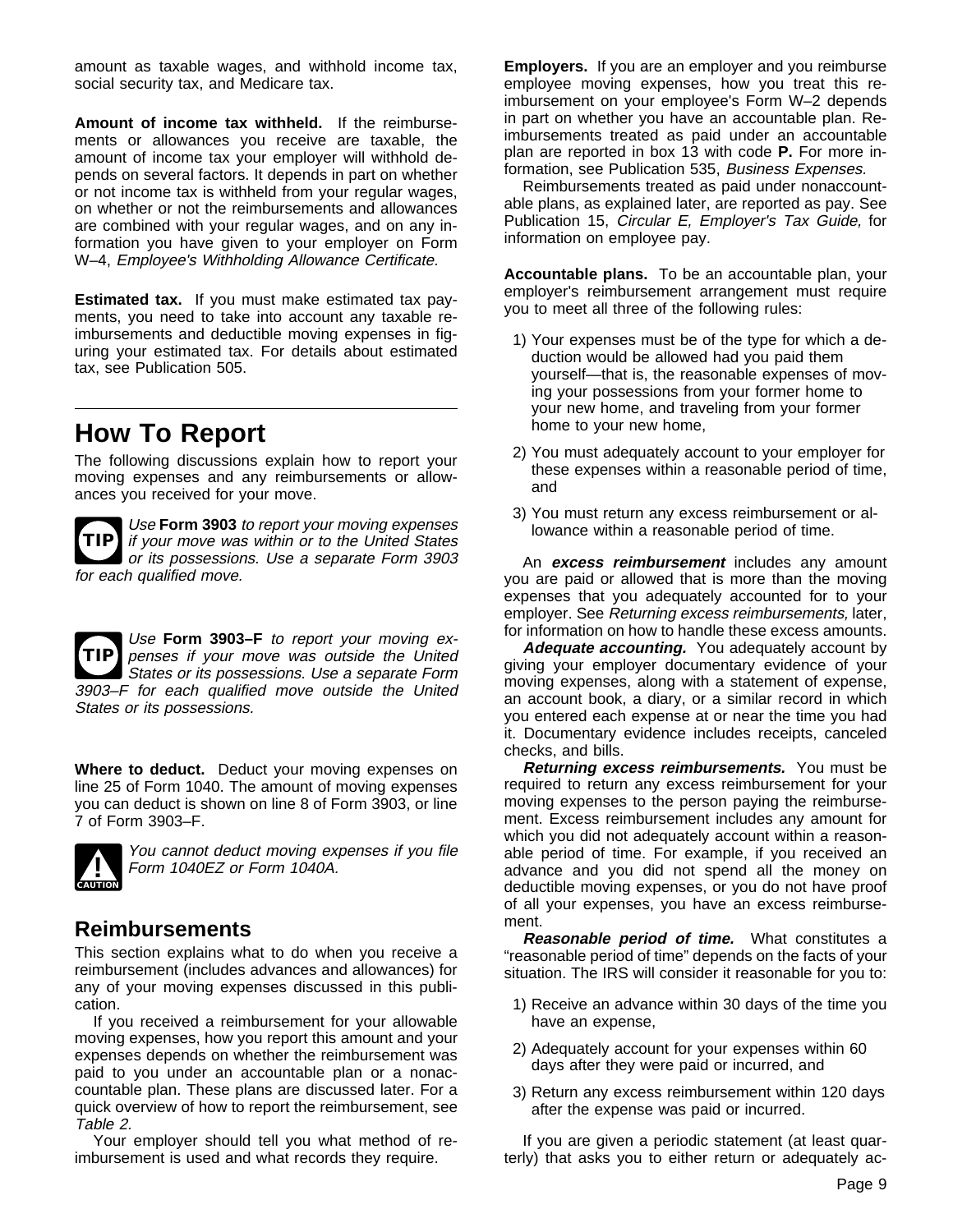count for outstanding advances and you comply within 120 days of the statement, the IRS will consider the amount adequately accounted for or returned within a reasonable period of time.

**Employee meets accountable plan rules.** If for all reimbursements you meet the three rules for an accountable plan, your employer should not include any reimbursements of allowable expenses in your income in box 1 of your Form W–2. Instead, your employer should include the reimbursements in box 13 of your Form W–2.

**Example.** You lived in Boston and accepted a job in Atlanta. You sold your home at a loss and bought a new one in Atlanta. Under an accountable plan, your employer reimbursed you for your actual traveling expenses from Boston to Atlanta and the cost of moving your furniture to Atlanta.

Your employer will include the reimbursement in box 13 of your Form W–2. If your allowable expenses are more than your reimbursement, show all of your expenses on lines 4 and 5 of Form 3903. Include the reimbursement on line 7 of Form 3903.

**Employee does not meet accountable plan rules.** You may be reimbursed by your employer, but for part of your expenses you may not meet all three rules.

If your deductible expenses are reimbursed under an otherwise accountable plan but you do not return, within a reasonable period, any reimbursement of expenses for which you did not adequately account, then only the amount for which you did adequately account is considered as paid under an accountable plan. The remaining expenses are treated as having been reimbursed under a nonaccountable plan (discussed later).

**Reimbursement of nondeductible expenses.** You may be reimbursed by your employer for moving expenses, some of which are deductible expenses and some of which are not deductible. The reimbursements received for the nondeductible expenses are treated as paid under a nonaccountable plan.

**Nonaccountable plans.** A nonaccountable plan is a reimbursement arrangement that does not meet the three rules listed earlier under Accountable plans.

In addition, the following payments will be treated as paid under a nonaccountable plan:

- 1) Excess reimbursements you fail to return to your employer, and
- 2) Reimbursements of nondeductible expenses. See Reimbursement of nondeductible expenses, earlier.

If an arrangement pays for your moving expenses by reducing your wages, salary, or other pay, the amount of the reduction will be treated as a payment made under a nonaccountable plan. This is because you are entitled to receive the full amount of your pay regardless of whether you incurred any moving expenses.

If you are not sure if the moving expense reimbursement arrangement is an accountable or nonaccountable plan, see your employer.

Your employer will combine the amount of any reimbursement paid to you under a nonaccountable plan with your wages, salary, or other pay. Your employer will report the total in box 1 of your Form W–2.

**Example.** To get you to work in another city, your new employer reimburses you under an accountable plan for the \$7,500 loss on the sale of your home. Since this is a reimbursement of a nondeductible expense, it is treated as paid under a nonaccountable plan and must be included as pay on your Form W–2.

**Completing Form 3903.** Complete lines 1– 3 to see whether you meet the distance test. If so, complete lines 4– 6 using your actual expenses (except, if you use your own car, you can figure expenses based on a mileage rate of 10 cents a mile, instead of on actual amounts for gas and oil). Enter on line 7 the total amount of your moving expense reimbursement that was excluded from your wages. This excluded amount should be identified with code **P** in box 13 of Form W–2.

If line 6 is more than line 7, subtract line 7 from line 6 and enter the result on line 8 and on Form 1040, line 25. This is your moving expense deduction. If line 6 is equal to or less than line 7, enter zero on line 8 (you have no moving expense deduction). Subtract line 6 from line 7 and, if the result is more than zero, include it on Form 1040, line 7.

**Form 3903–F.** To complete Form 3903–F, see the instructions for that form.

**Form 4782.** Your employer must give you an itemized list of reimbursements, payments, or allowances that have been paid to you for moving expenses. Form 4782, Employee Moving Expense Information, shown later, may be used for this purpose. This form shows the amount of any reimbursement, payment, or allowance made to you or to a third party for your benefit. It also shows the value of any services provided in kind to you. Your employer must provide a separate form or statement for each move for which you were reimbursed.

**Uniform Relocation Assistance and Real Property Acquisition Policies Act of 1970.** Do not include in income any moving expense payment you received under the Uniform Relocation Assistance and Real Property Acquisition Policies Act of 1970. These payments are made to persons displaced from their homes, businesses, or farms by federal projects.

### **When To Deduct Expenses**

If you were not reimbursed, deduct your allowable moving expenses either in the year you had them or in the year you paid them.

**Example.** In December 1997, your employer transferred you to another city in the United States, where you still work. You are single and were not reimbursed for your moving expenses. In 1997 you paid for moving your furniture. You deducted these expenses in 1997. In January 1998, you paid for travel to the new city. You can deduct these additional expenses in 1998.

**Reimbursed expenses.** If you are reimbursed for your expenses, you may be able to deduct your allowable expenses either in the year you had them or paid them.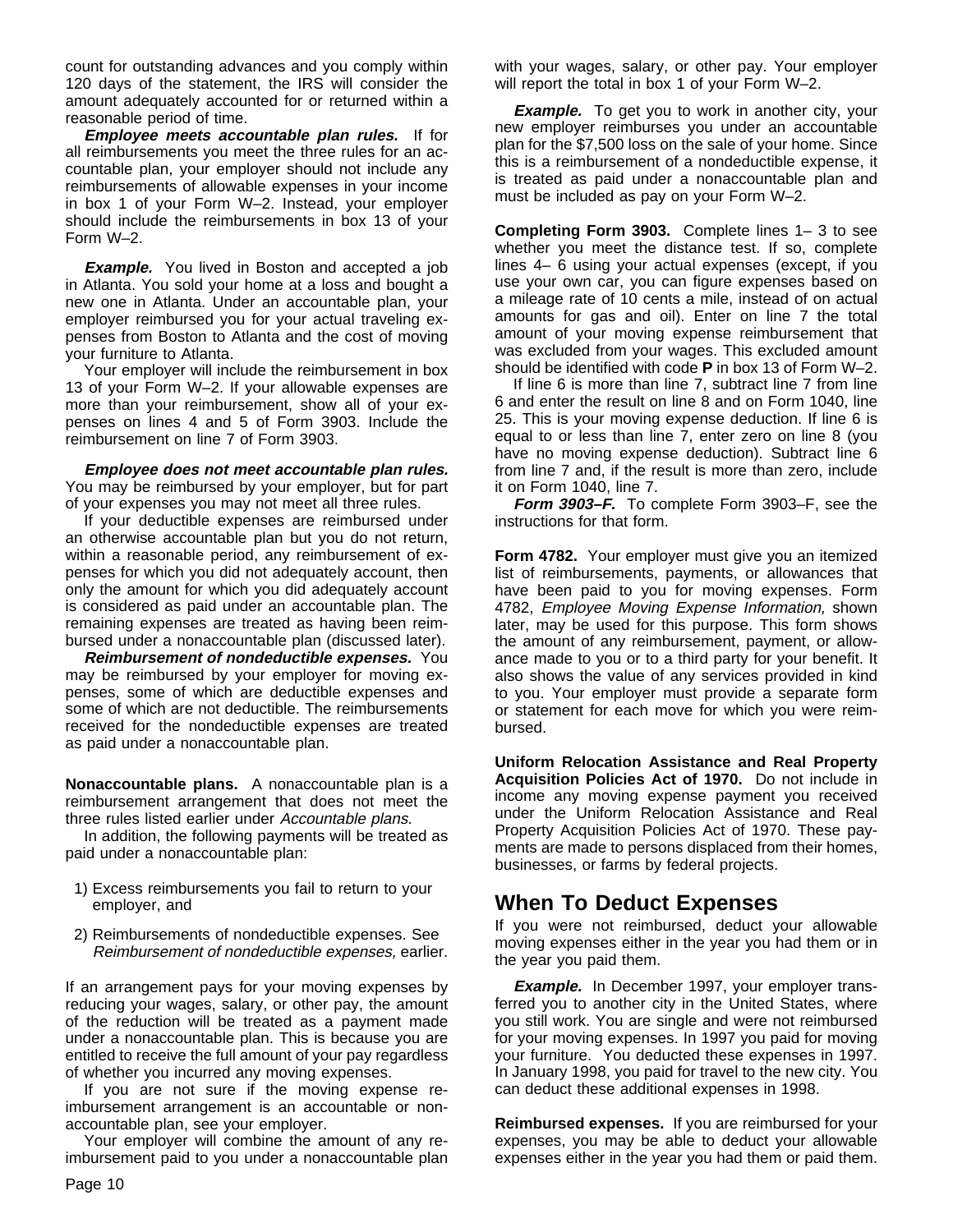|                                                                                                        | reporting Employee moving Expenses an                                                                                                                                 |                                                                                                                                                                                                                           |
|--------------------------------------------------------------------------------------------------------|-----------------------------------------------------------------------------------------------------------------------------------------------------------------------|---------------------------------------------------------------------------------------------------------------------------------------------------------------------------------------------------------------------------|
| <b>Type of Reimbursement</b><br>Arrangement                                                            | <b>Employer Reports on Form W-2</b>                                                                                                                                   | <b>Employee Shows on Form 3903</b><br>or 3903-F                                                                                                                                                                           |
| F Accountable                                                                                          |                                                                                                                                                                       |                                                                                                                                                                                                                           |
| Actual allowable expense<br>reimbursement<br>Adequate accounting and excess                            | Reimbursement reported only in<br>box 13-it is not reported in box 1                                                                                                  | All allowable expenses and<br>reimbursements if excess expenses<br>are claimed. $1$<br>Otherwise, form is not filed.                                                                                                      |
| returned                                                                                               |                                                                                                                                                                       |                                                                                                                                                                                                                           |
| Actual allowable expense<br>reimbursement                                                              | Excess reported as wages in box<br>1. Amount adequately accounted<br>for is reported only in box 13-it is<br>not reported in box 1.                                   | All allowable expenses (and<br>reimbursements reported on Form<br>W-2, box 13) if expenses in excess<br>of the reimbursement reported in<br>box 13 of Form W-2 are claimed. <sup>1</sup><br>Otherwise, form is not filed. |
| Adequate accounting and return of<br>excess both required but excess<br>not returned                   |                                                                                                                                                                       |                                                                                                                                                                                                                           |
| Actual allowable expense<br>reimbursement with mileage<br>allowance (up to standard mileage<br>rate)   | Reimbursement reported only in<br>box 13-it is not reported in box 1                                                                                                  | All allowable expenses and<br>reimbursements if excess expenses<br>are claimed. $1$<br>Otherwise, form is not filed.                                                                                                      |
| Adequate accounting and excess<br>returned                                                             |                                                                                                                                                                       |                                                                                                                                                                                                                           |
| Actual allowable expense<br>reimbursement with mileage<br>allowance (exceeds standard<br>mileage rate) | Excess reported as wages in box<br>1. Amount up to the standard<br>mileage rate and other<br>reimbursement is reported only in<br>box 13-it is not reported in box 1. | All allowable expenses (and<br>reimbursements reported on Form<br>W-2, box 13) if expenses in excess<br>of the reimbursement reported in<br>box 13 of Form W-2 are claimed. <sup>1</sup><br>Otherwise, form is not filed. |
| Adequate accounting up to the<br>standard mileage rate only and<br>excess not returned                 |                                                                                                                                                                       |                                                                                                                                                                                                                           |
| <b>IF</b> Nonaccountable                                                                               |                                                                                                                                                                       |                                                                                                                                                                                                                           |
| Either adequate accounting or<br>return of excess, or both not<br>required by plan                     | Entire amount is reported as wages<br>in box 1.                                                                                                                       | All allowable expenses <sup>1</sup>                                                                                                                                                                                       |
| <b>IF</b> No reimbursement                                                                             | Normal reporting of wages, etc.                                                                                                                                       | All allowable expenses <sup>1</sup>                                                                                                                                                                                       |

#### Table 2. **Reporting Employee Moving Expenses and Reimbursements**

 $1$  Any allowable moving expense is carried to line 25 of Form 1040 and deducted as an adjustment to gross income.

If you use the cash method of accounting, you can choose to deduct the expenses in the year you are reimbursed even though you paid the expenses in a different year. See Choosing when to deduct, later.

If you are reimbursed for your expenses in a later year than you paid the expenses, you may want to delay taking the deduction until the year you receive the reimbursement. If you do not choose to delay your deduction until the year you are reimbursed, you must include the reimbursement in your income, even if you are reimbursed under an accountable plan. See Reimbursements excluded from income and its discussion, Expenses deducted in earlier year, under Tax Withholding and Estimated Tax, earlier.

**Choosing when to deduct.** If you use the cash method of accounting, which is used by most individuals, you can choose to deduct moving expenses in the year your employer reimburses you if:

- 1) You paid the expenses in a year before the year of reimbursement, or
- 2) You paid the expenses in the year immediately after the year of reimbursement but by the due date, including extensions, for filing your return for the reimbursement year.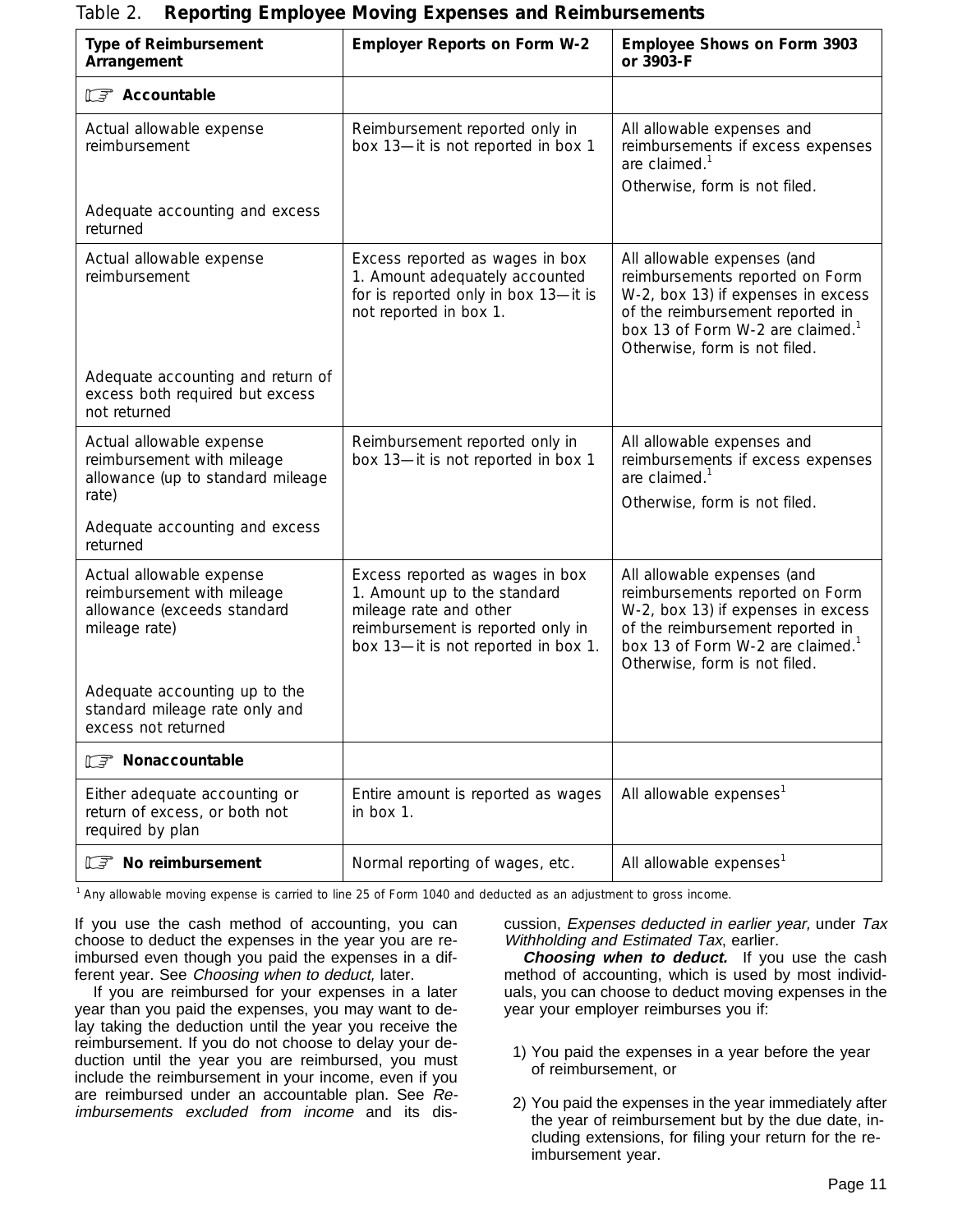**How to make the choice.** You can choose to deduct moving expenses in the year you received reimbursement by taking the deduction on your return, or amended return, for that year.



**CAUTION** excluded from your income. Reimbursements **!** You cannot deduct any moving expenses for<br>which you received a reimbursement that was excluded from, or included in, income are discussed under Tax Withholding and Estimated Tax, earlier.

# **Moving Within the United States**

Tom Smith is married and has two children. He owned his home in Detroit where he worked. On February 8, his employer told him that he would be transferred to San Diego as of April 10 that year. His wife, Peggy, flew to San Diego on March 1 to look for a new home. She put down \$25,000 on a house being built and came back to Detroit on March 4. The Smiths sold their Detroit home for \$1,500 less than they paid for it. They contracted to have their personal effects moved to San Diego on April 3. The family drove to San Diego where they found that their new home was not finished. They stayed in a nearby motel until the house was ready on May 1. On April 10, Tom went to work in the San Diego plant where he still works.

His records for the move show:

| 1) Peggy's pre-move househunting trip:                                     |              | \$524    |
|----------------------------------------------------------------------------|--------------|----------|
|                                                                            |              | 25,000   |
| 3) Real estate commission paid on sale of Detroit                          |              | 3,500    |
| 4) Loss on sale of Detroit home (not including real                        |              | 1,500    |
| 5) Amount paid for moving personal effects                                 |              | 8.000    |
| 6) Expenses of driving to San Diego:<br>Mileage (Start 14,278; End 16,478) | \$220<br>180 | 720      |
| 7) Cost of temporary living expenses in San Diego:                         |              | \$42.974 |

Tom was reimbursed \$10,599 under an accountable plan as follows:

| 400 |
|-----|
| 449 |
|     |
|     |
|     |

Tom's employer gave him Form 4782 to show him a breakdown of the amount of reimbursement. This form is shown later.

The employer included this reimbursement on Tom's Form W–2 for the year. The reimbursement of deductible expenses, \$7,200 for moving household goods and travel to San Diego, was included in box 13 of Form W–2. His employer identified this amount with code **P.**

The employer included the balance, \$3,399 reimbursement of nondeductible expenses, in box 1 of Form W–2 with Tom's other wages. He must include this amount on line 7 of Form 1040. The employer withholds taxes from the \$3,399, as discussed under Nondeductible expenses, earlier. Also, Tom's employer could have given him a separate Form W–2 for his moving reimbursement.

Tom figures his deduction for moving expenses as follows:

| Minus: Reimbursement included in box 13 of |  |
|--------------------------------------------|--|
|                                            |  |

Tom enters these amounts on Form 3903 to figure his deduction. His Form 3903 is shown later. He also enters his deduction, \$1,200, on line 25, Form 1040.

**Nondeductible expenses.** Of the \$42,974 moving expenses that Tom incurred, the following items cannot be deducted:

- $\ddot{\mathbf{y}}$  Item 1, pre-move househunting expenses.
- Item 2, the down payment on the San Diego home. If any part of it were for payment of deductible taxes or interest on the mortgage on the house, that part would be deductible as an itemized deduction.
- $\ddot{\mathbf{y}}$  Item 3, the real estate commission paid on the sale of the Detroit home. The commission is used to figure the gain or loss on the sale.
- $\ddot{\mathbf{y}}$  Item 4, the loss on the sale of the Detroit home. The Smiths cannot deduct it even though Tom's employer reimbursed him for it.
- $\ddot{\mathbf{y}}$  Item 6, the meals expense while driving to San Diego. (However, the lodging and car expenses are deductible.)
- $\ddot{\mathbf{y}}$  Item 7, temporary living expenses.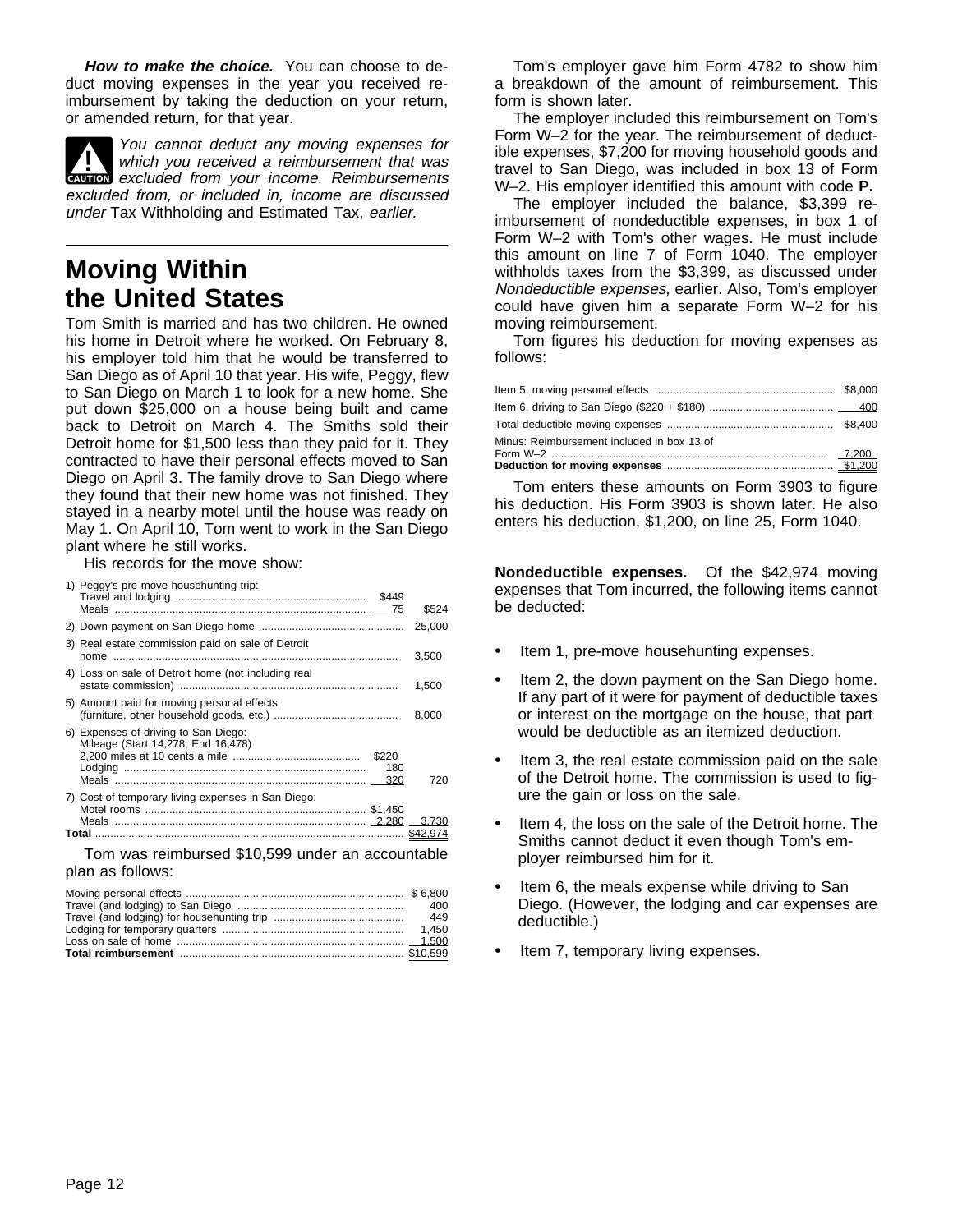| Form $4782$<br>(Rev. July 1997)                        |
|--------------------------------------------------------|
| Department of the Treasury<br>Internal Revenue Service |
| Name of employee                                       |

### Employee Moving Expense Information

OMB No. 1545-0182

(Rev. July 1997)  $\begin{array}{c} \text{(Rev. July 1997)} \\ \text{Payments made during the calendar year} \end{array}$ 

© **Instructions for employers are on the back.**

**Do not file. Keep for** 

| $\blacktriangleright$ Instructions for employers are on the back. |   | <b>NEED IN YOUL LECOLUS.</b>   |  |                                                                                                          |  |                                         |  |
|-------------------------------------------------------------------|---|--------------------------------|--|----------------------------------------------------------------------------------------------------------|--|-----------------------------------------|--|
| Tom Smith                                                         |   |                                |  |                                                                                                          |  | Social security number<br>325 00 6437   |  |
| kpense Payments                                                   |   | (a) Amount paid<br>to employee |  | (b) Amount paid to a third<br>party for employee's benefit<br>and value of services<br>furnished in kind |  | (c) Total<br>(Add columns (a) and (b).) |  |
| storage of household goods                                        | 1 | 6.800                          |  |                                                                                                          |  | 6.800                                   |  |
| nayments for expenses of                                          |   |                                |  |                                                                                                          |  |                                         |  |

|                       | Transportation and storage of household goods<br>and personal effects and personal effects                                                                                                                                                                                  |   | 6.800 |               | 6,800                 |  |
|-----------------------|-----------------------------------------------------------------------------------------------------------------------------------------------------------------------------------------------------------------------------------------------------------------------------|---|-------|---------------|-----------------------|--|
| $\mathbf{2}^{\prime}$ | Travel and lodging payments for expenses of<br>moving from old to new home. Do not include<br>meals<br>the second contract of the second contract of the                                                                                                                    |   | 400   |               | 400                   |  |
| 3                     | All other payments (list type and amount).<br>Note: These amounts must be included in the<br>employee's income and are subject to<br>withholding > Loss on sale of home<br>\$1,500<br>Travel and lodging - Househunting<br>\$449<br>Lodging - Temporary quarters<br>\$1,450 | 3 | 3.399 |               | 3.399                 |  |
|                       | Total. Add the amounts in column (c) of lines 1 through 3.                                                                                                                                                                                                                  |   |       |               | 10,599                |  |
|                       | For Panerwork Peduction Act Notice, see back of form                                                                                                                                                                                                                        |   |       | Cat No 13070T | Eqrm $4782$ (Pey 7.07 |  |

**For Paperwork Reduction Act Notice, see back of form.**

**Moving Expense Payments**

Cat. No. 13079T

Form **4782** (Rev. 7-97)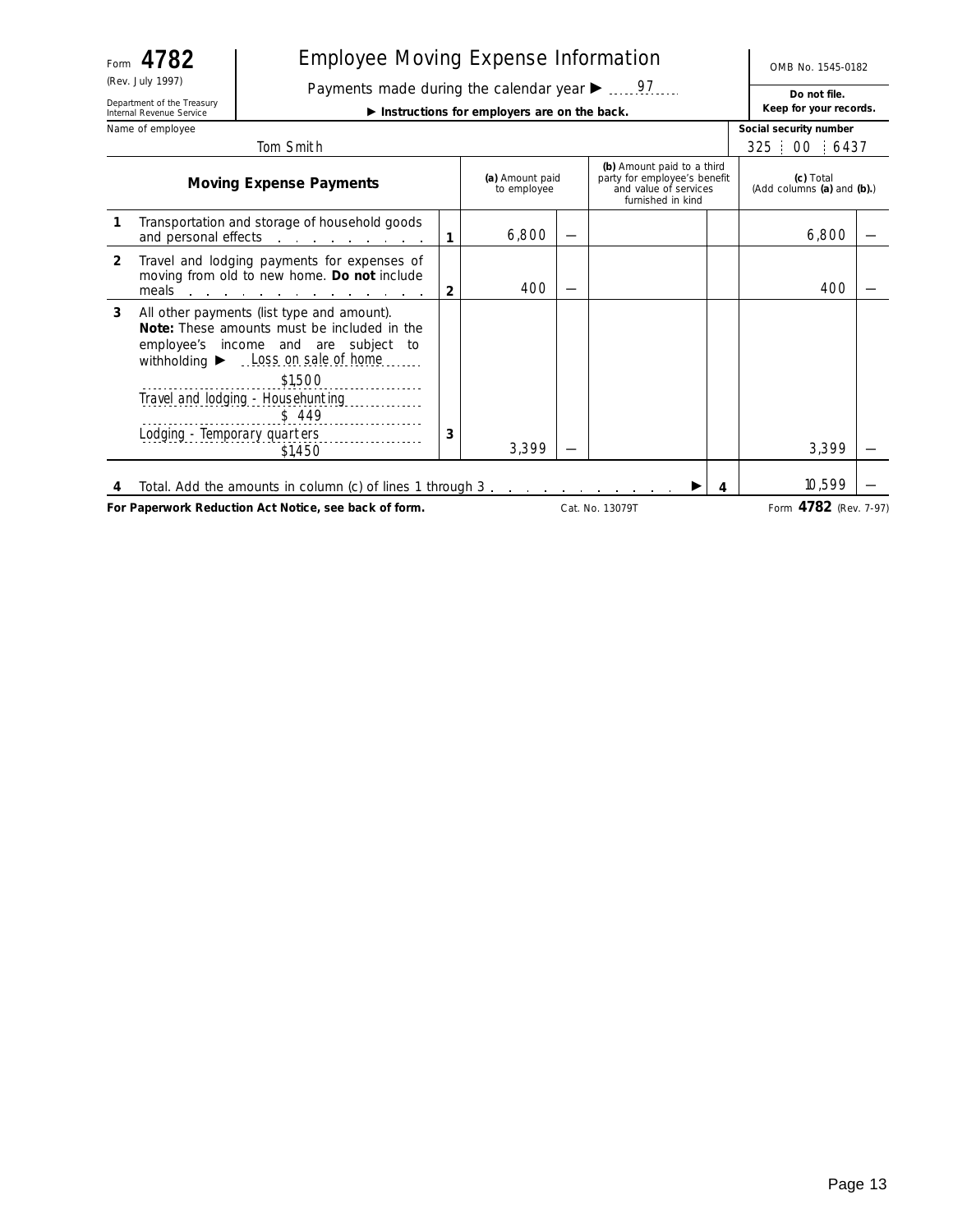|  | <b>Moving Expenses</b> |
|--|------------------------|
|--|------------------------|

© **Attach to Form 1040.**

OMB No. 1545-0062 **97** Шś Attachment Sequence No. **62**

|   | Department of the Treasury<br>Internal Revenue Service                                                                                                                                                                                                                              |   | Attachment<br>Sequence No. 62 |  |
|---|-------------------------------------------------------------------------------------------------------------------------------------------------------------------------------------------------------------------------------------------------------------------------------------|---|-------------------------------|--|
|   | Name(s) shown on Form 1040                                                                                                                                                                                                                                                          |   | Your social security number   |  |
|   | Tom and Peggy Smith                                                                                                                                                                                                                                                                 |   | 325 : 00 : 6437               |  |
|   | Caution: If you are a member of the armed forces, see the instructions before<br>completing this form.                                                                                                                                                                              |   |                               |  |
| 1 | 2,200 miles<br>$\mathbf 1$<br>Enter the number of miles from your old home to your new workplace                                                                                                                                                                                    |   |                               |  |
| 2 | 5 miles<br>2<br>Enter the number of miles from your old home to your old workplace                                                                                                                                                                                                  |   |                               |  |
| 3 | 2,195 miles<br>3<br>Subtract line 2 from line 1. Enter the result but not less than zero                                                                                                                                                                                            |   |                               |  |
|   | Is line 3 at least 50 miles?                                                                                                                                                                                                                                                        |   |                               |  |
|   | Go to line 4. Also, see Time Test in the instructions.<br>Yes.                                                                                                                                                                                                                      |   |                               |  |
|   | You cannot deduct your moving expenses. Do not complete the rest of this form.<br>No.                                                                                                                                                                                               |   |                               |  |
| 4 | Transportation and storage of household goods and personal effects (see instructions).                                                                                                                                                                                              | 4 | 8,000                         |  |
| 5 | Travel and lodging expenses of moving from your old home to your new home. Do not include<br>meals (see instructions)<br>design and contract the contract of the contract of the contract of the contract of the contract of the contract of                                        | 5 | 400                           |  |
|   | Add lines 4 and 5                                                                                                                                                                                                                                                                   | 6 | 8,400                         |  |
| 7 | Enter the total amount your employer paid for your move (including the value of services furnished<br>in kind) that is not included in the wages box (box 1) of your W-2 form. This amount should be                                                                                |   |                               |  |
|   | identified with code P in box 13 of your W-2 form<br>and the contract of the contract of the contract of the contract of the contract of the contract of the contract of the contract of the contract of the contract of the contract of the contract of the contract of the contra | 7 | 7,200                         |  |
|   | Is line 6 more than line 7?                                                                                                                                                                                                                                                         |   |                               |  |
|   | Go to line 8.<br>Yes.                                                                                                                                                                                                                                                               |   |                               |  |
|   | You cannot deduct your moving expenses. If line 6 is less than line 7, subtract line 6<br>No.<br>from line 7 and include the result in income on Form 1040, line 7.                                                                                                                 |   |                               |  |
| 8 | Subtract line 7 from line 6. Enter the result here and on Form 1040, line 25. This is your moving<br>expense deduction.<br>the contract of the contract of the contract of                                                                                                          | 8 | 1,200                         |  |
|   | For Paperwork Reduction Act Notice, see back of form.<br>Cat. No. 12490K                                                                                                                                                                                                            |   | Form 3903 (1997)              |  |

Form 390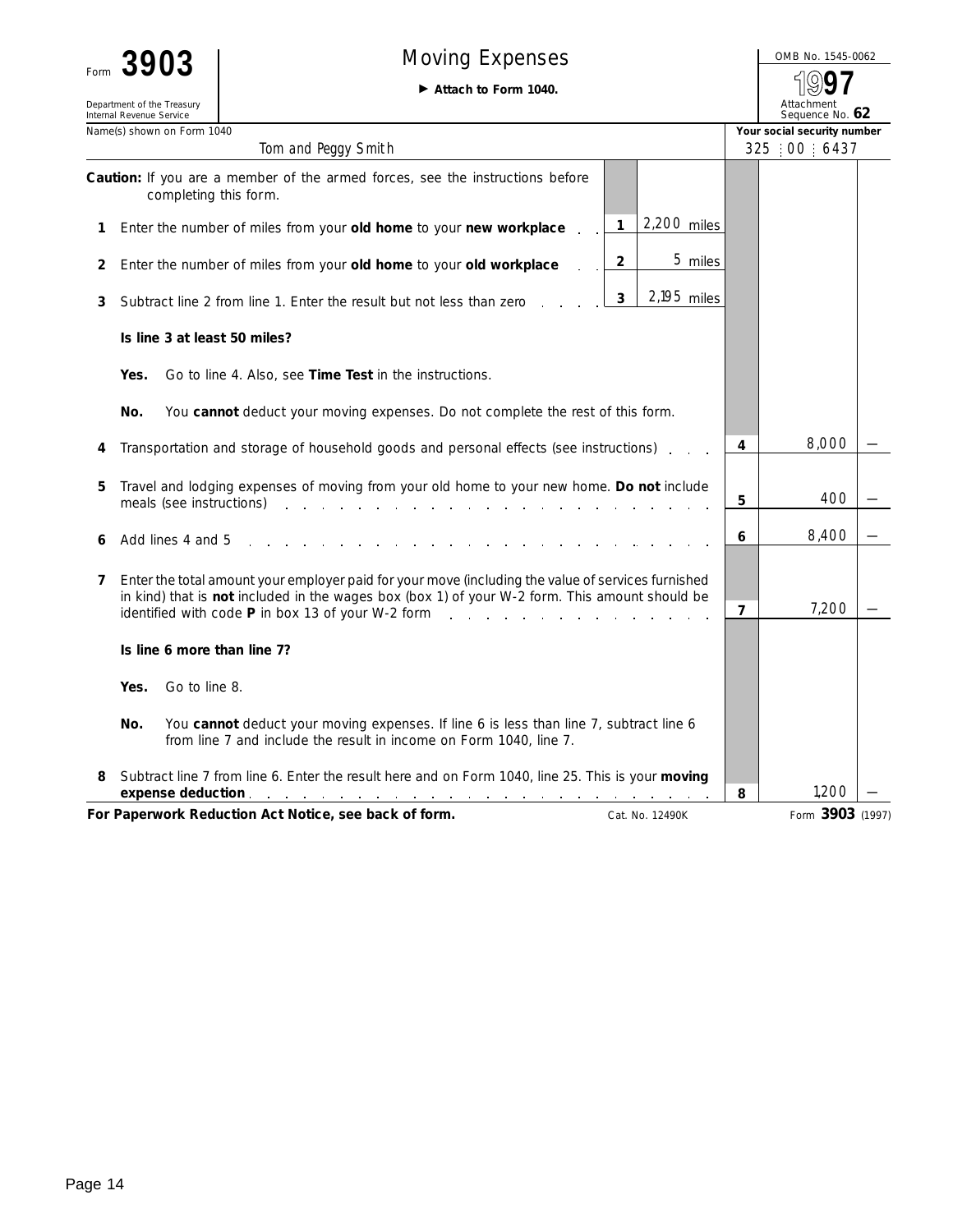# **Moving to a Foreign Country**

Mark Green is married and has two children. He and his wife, Mary, owned their home in the Washington, D.C., area where he worked. On January 19, he was told by his employer that he would be transferred to London, England, as of March 20 that year. The Greens sold their Washington home for more than they paid for it. Mary and the children stayed in the home until the children finished the school year. Mark flew to London on March 19 and moved into a hotel. He stayed in the hotel through June 16. On March 20, Mark went to work in the London office where he still works. On May 5, Mark paid \$3,000 as a security deposit on a furnished home in the London area that he could move into on June 17. Their personal effects were moved out of their old home on June 15. Most of their possessions were put in storage in Washington; the rest were shipped to London. Mary and the children stayed in a nearby motel on June 15 and flew to London on June 16, where they stayed in a hotel that night. Mark and his family moved into their leased home on June 17.

His records for the move show:

|                                                                                                               |             | \$7.850  |
|---------------------------------------------------------------------------------------------------------------|-------------|----------|
| 2) Mark's traveling expenses to London:                                                                       | \$392<br>19 | 501      |
|                                                                                                               |             | 3.000    |
| 4) Mark's temporary living expenses in London<br>from March 20 through June 16 (89 days):                     |             | 11.000   |
| 5) Amount paid that year for moving and storing personal effects<br>(furniture, other household goods, etc.): |             | 8.100    |
| 6) Family's traveling expenses to London:                                                                     | 90          | 1.426    |
|                                                                                                               |             | \$31.877 |

Mark was reimbursed under his employer's accountable plan \$17,793 as follows:

Mark's employer gave him Form 4782 to show him a breakdown of the amount of reimbursement.

The employer included this reimbursement on Mark's Form W–2 that year. The reimbursement of deductible expenses, \$8,793 for moving and storing household goods and travel to London, was included in box 13 of Form W–2. His employer identified this amount with code **P.**

The employer included the balance, \$9,000 reimbursement of nondeductible temporary living expenses, in box 1 of Form W–2 with Mark's other wages. He must include this amount on line 7 of Form 1040. The employer withholds income tax, social security tax, and Medicare tax from the \$9,000. Also, Mark's employer could have given him a separate Form W–2 for his moving reimbursement.

Mark figures his deduction for moving expenses as follows:

| Items 2 and 6, expenses of travel to London     |         |
|-------------------------------------------------|---------|
|                                                 |         |
| Minus: Reimbursement included in box 13 of      |         |
| Deduction for moving expenses before allocation | \$1.125 |

Mark enters these amounts on Form 3903–F to figure the deduction. Mark also enters the deduction, \$1,125, on line 25, Form 1040. He enters the amount of any moving expenses allocable to excluded income or the housing exclusion on Form 2555. Publication 54 shows how to make this allocation.

**Tax treatment of expenses.** The following items correspond to those in the first list of expenses (Total: \$31,877) in this example. These items explain how each expense is treated.

- $\ddot{\mathbf{y}}$  Item 1, expenses paid on the sale of the Washington home, is used to figure the gain or loss on the sale. The expenses are not deductible as a moving expense.
- $\ddot{\mathbf{v}}$  Item 2, Mark's travel expenses to London includes the cost of meals, which is not deductible as a moving expense; this also applies to the cost of his family's meals in item 6. However, Mark's other travel expenses, including lodging in London on March 19, the day he arrived, are deductible moving expenses. Mark adds Items 2 and 6 together (except meals) and enters the amount on line 4 of Form 3903–F.
- $\ddot{\mathbf{y}}$  Item 3, the \$3,000 security deposit on the lease of the London home, is not a moving expense. See Nondeductible Expenses, earlier.
- Item 4, Mark's 89 days of temporary living expenses, from March 20 to June 16, is not deductible as a moving expense.
- $\ddot{\mathbf{y}}$  Item 5, moving and storage expenses for personal effects (furniture, other household goods, etc.) was \$8,100. Mark enters this amount on line 3, Form 3903–F. Of that amount, \$2,900 was paid for storing their personal effects in Washington that year. As long as Mark stays on his London job, he can deduct the amount he pays each year to store their personal effects.
- $\ddot{\mathbf{y}}$  Item 6, Mary's and the children's travel expenses to London includes the cost of their meals, which is not a deductible moving expense. However, their other travel expenses are deductible. This includes lodging in the Washington area on June 15, the day their personal effects were moved out of their home. The other travel expenses also include the cost of their lodging in London on June 16, the day they arrived. Mark has already added Items 2 and 6 together (except meals) and entered the amount on line 4 of Form 3903–F.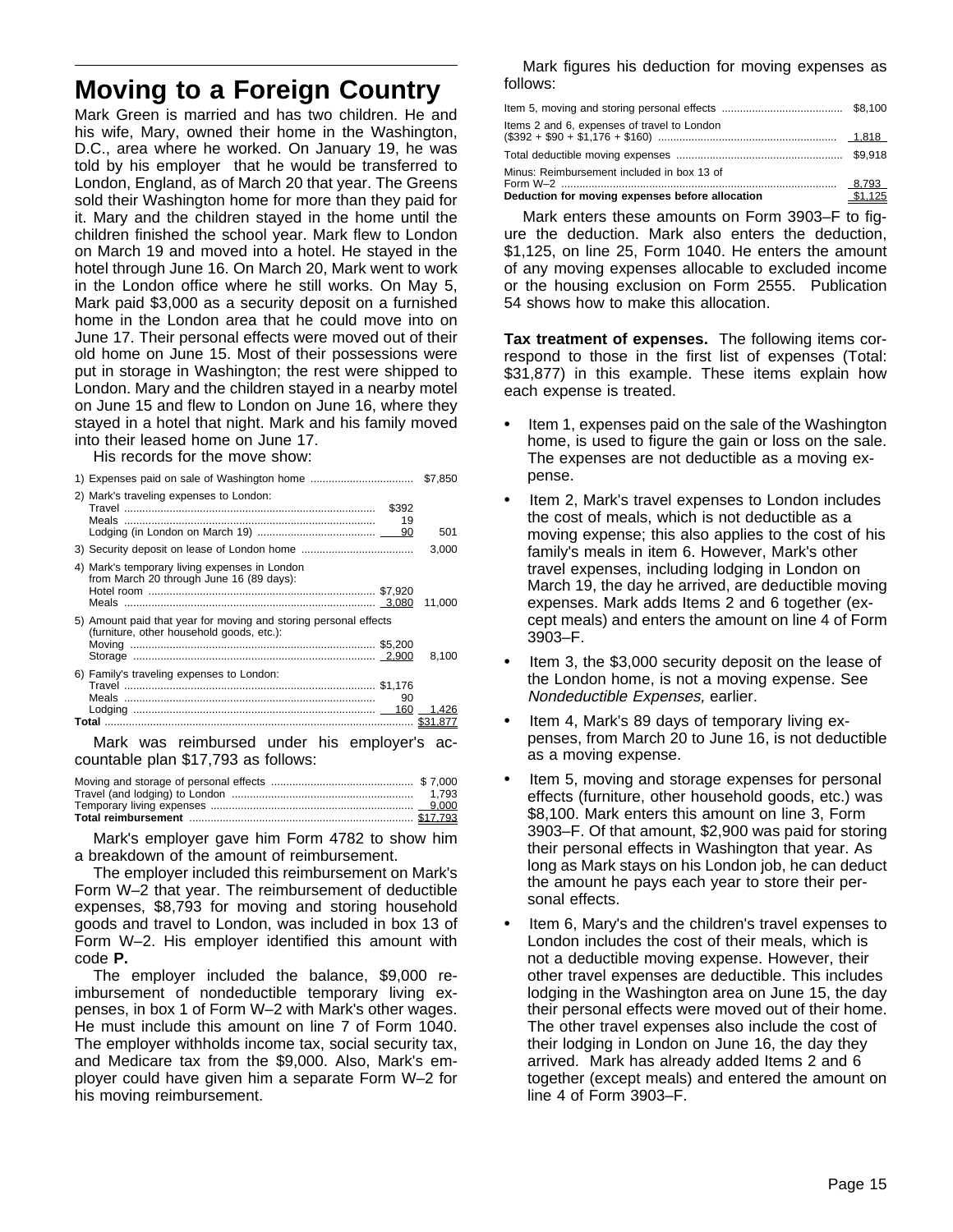| Page 16 |  |
|---------|--|

# Form 3903-F Foreign Moving Expenses Form **3903-F**

© **Attach to Form 1040.**

Attachment Sequence No. **63** Name(s) shown on Form 1040 **Your social security number Your social security number 97**

**Caution:** *If you are a member of the armed forces, see the instructions before completing this form.*

| 1              | Washington, DC USA<br>City and country in which your old workplace was located ▶                                                                                                                                                                                                                                                                                                      |    |       |  |  |  |  |
|----------------|---------------------------------------------------------------------------------------------------------------------------------------------------------------------------------------------------------------------------------------------------------------------------------------------------------------------------------------------------------------------------------------|----|-------|--|--|--|--|
| $\overline{2}$ | London, England<br>City and country in which your new workplace is located $\blacktriangleright$<br>Also, see Time Test on this page.                                                                                                                                                                                                                                                 |    |       |  |  |  |  |
| 3              | Transportation and storage of household goods and personal effects (see instructions)                                                                                                                                                                                                                                                                                                 | 3  | 8,100 |  |  |  |  |
| 4              | Travel and lodging expenses of moving from your old home to your new home. Do not include<br>meals (see instructions)                                                                                                                                                                                                                                                                 | 4  | 1,818 |  |  |  |  |
| 5.             | a de la carte de la carte de la carte de la carte de la carte<br>Add lines 3 and 4                                                                                                                                                                                                                                                                                                    | 5. | 9,918 |  |  |  |  |
| 6              | Enter the total amount your employer paid for your move (including the value of services furnished<br>in kind) that is <b>not</b> included in the wages box (box 1) of your W-2 form. This amount should be<br>identified with code $P$ in box 13 of your W-2 form<br>and the state of the state of the state of the state of the state of the state of the state of the state of the | 6  | 8,793 |  |  |  |  |
|                | Is line 5 more than line 6?                                                                                                                                                                                                                                                                                                                                                           |    |       |  |  |  |  |
|                | Go to line 7.<br>Yes.                                                                                                                                                                                                                                                                                                                                                                 |    |       |  |  |  |  |
|                | You cannot deduct your moving expenses. If line 5 is less than line 6, subtract line 5<br>No.<br>from line 6 and include the result in income on Form 1040, line 7.                                                                                                                                                                                                                   |    |       |  |  |  |  |
|                | Subtract line 6 from line 5. Enter the result here and on Form 1040, line 25. This is your moving                                                                                                                                                                                                                                                                                     | 7  | 1,125 |  |  |  |  |

### **Purpose of Form General Instructions**

Use Form 3903-F to figure your moving expense deduction if you are a U.S. citizen or resident alien who moved to a new principal place of work (workplace) **outside** the United States or its possessions. If you qualify to deduct expenses for more than one move, use a separate Form 3903-F for each move. For more details, see **Pub. 521,** Moving Expenses.

**Note:** *Use Form 3903, Moving Expenses, instead of this form if you moved from a foreign country to the United States or its possessions because of a change in the location of your job. Form 3903 should also be used by retirees and survivors who qualify to deduct their expenses for moving from a foreign country to the United States or its possessions.*

**For Paperwork Reduction Act Notice, see back of form.**

#### **Another Form You May Have To File**

If you sold your main home in 1997, you must file **Form 2119,** Sale of Your Home, to report the sale.

#### **Who May Deduct Moving Expenses**

If you moved to a different home because of a change in job location outside the United States or its possessions, you may be able to deduct your moving expenses. You may be able to take the deduction whether you are self-employed or an employee. But you must meet certain tests explained next.

#### **Distance Test**

Your new principal workplace must be at least 50 miles farther from your old home than your old workplace was. For example, if your old workplace was 3 miles from your old home, your new workplace must be at least 53 miles from that home. If you did not have an old workplace, your new workplace must be at least 50 miles from your old home.

The distance between the two points is the shortest of the more commonly traveled routes between them.

#### **Time Test**

If you are an employee, you must work full time in the general area of your new workplace for at least 39 weeks during the 12 months right after you move. If you are self-employed, you must work full time in the general area of your new workplace for at least 39 weeks during the first 12 months and a total of at least 78 weeks during the 24 months right after you move.

You may deduct your moving expenses even if you have not met the time test before your tax return is due. You may do this if you expect to meet the 39-week test by the end of 1998 or the 78-week test by the end of 1999. If you deduct your moving expenses on your 1997 return but do not meet the time test, you will have to either:

● Amend your 1997 tax return by filing **Form 1040X,** Amended U.S. Individual Income Tax Return, or

| Department of the Treasury |
|----------------------------|
| Internal Revenue Service   |

iervice

Mark and Mary Green 123 | 00 | 7500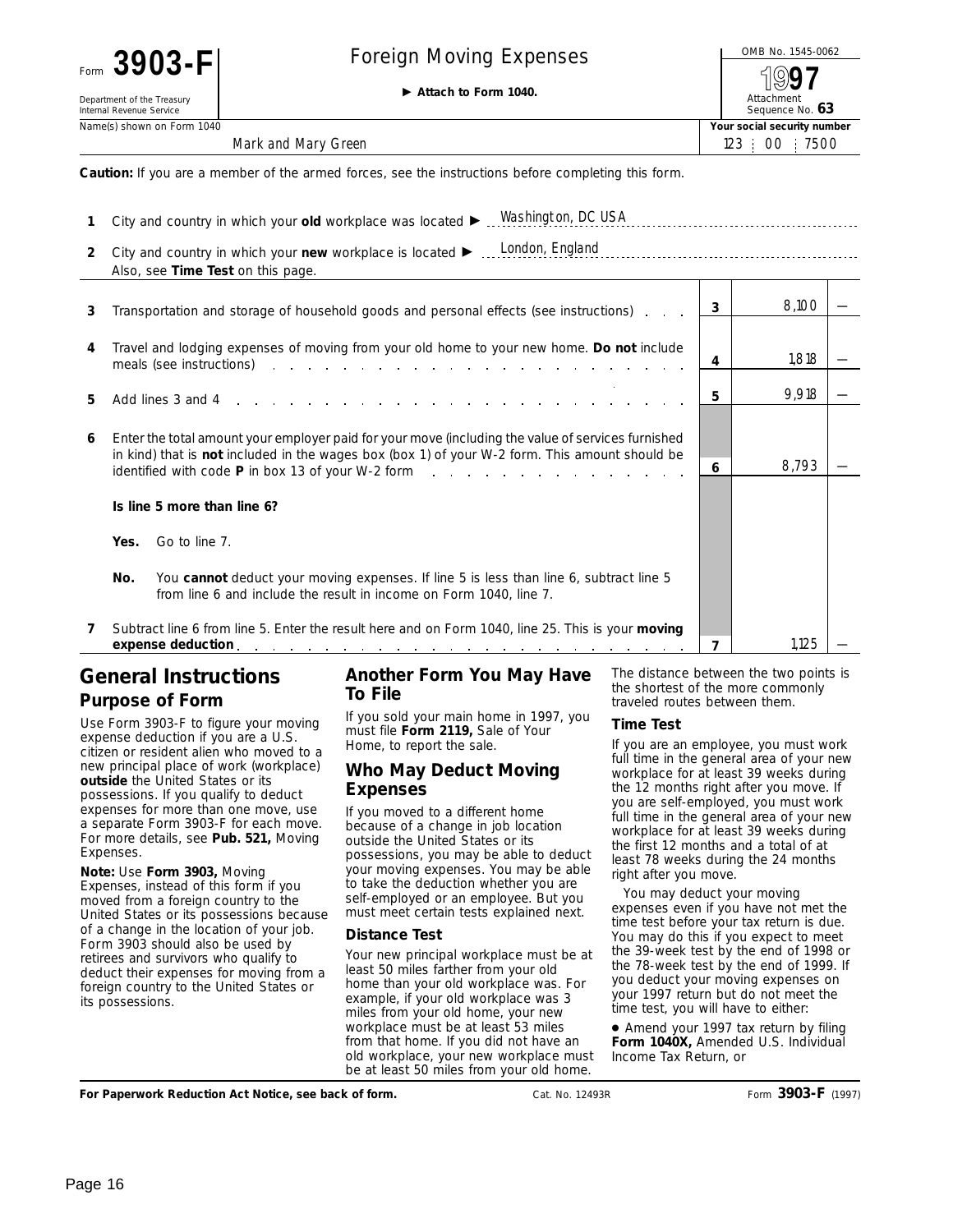| <b>Employee Moving Expense Information</b><br>4782<br>Form                                                                                                                                   |                  |                                                                                                                                                                           |                                |       | OMB No. 1545-0182                                                                                        |  |                                         |                                       |  |
|----------------------------------------------------------------------------------------------------------------------------------------------------------------------------------------------|------------------|---------------------------------------------------------------------------------------------------------------------------------------------------------------------------|--------------------------------|-------|----------------------------------------------------------------------------------------------------------|--|-----------------------------------------|---------------------------------------|--|
| (Rev. July 1997)<br>Payments made during the calendar year $\blacktriangleright$ ??<br>Department of the Treasury<br>Instructions for employers are on the back.<br>Internal Revenue Service |                  |                                                                                                                                                                           |                                |       |                                                                                                          |  | Do not file.<br>Keep for your records.  |                                       |  |
|                                                                                                                                                                                              | Name of employee | Mark Green                                                                                                                                                                |                                |       |                                                                                                          |  |                                         | Social security number<br>123:00:7500 |  |
| <b>Moving Expense Payments</b>                                                                                                                                                               |                  |                                                                                                                                                                           | (a) Amount paid<br>to employee |       | (b) Amount paid to a third<br>party for employee's benefit<br>and value of services<br>furnished in kind |  | (c) Total<br>(Add columns (a) and (b).) |                                       |  |
| 1                                                                                                                                                                                            |                  | Transportation and storage of household goods                                                                                                                             | 1                              | 7,000 |                                                                                                          |  |                                         | 7,000                                 |  |
| $\overline{2}$                                                                                                                                                                               |                  | Travel and lodging payments for expenses of<br>moving from old to new home. Do not include                                                                                | $\overline{2}$                 | 1,793 |                                                                                                          |  |                                         | 1,793                                 |  |
| 3                                                                                                                                                                                            |                  | All other payments (list type and amount).<br>Note: These amounts must be included in the<br>employee's income and are subject to<br>Temporary living expenses<br>\$9,000 | 3                              |       |                                                                                                          |  |                                         |                                       |  |
|                                                                                                                                                                                              |                  |                                                                                                                                                                           |                                | 9.000 |                                                                                                          |  |                                         | 9,000                                 |  |
|                                                                                                                                                                                              |                  |                                                                                                                                                                           |                                |       |                                                                                                          |  | 4                                       | 17,793                                |  |

**For Paperwork Reduction Act Notice, see back of form.**

Cat. No. 13079T

Form **4782** (Rev. 7-97)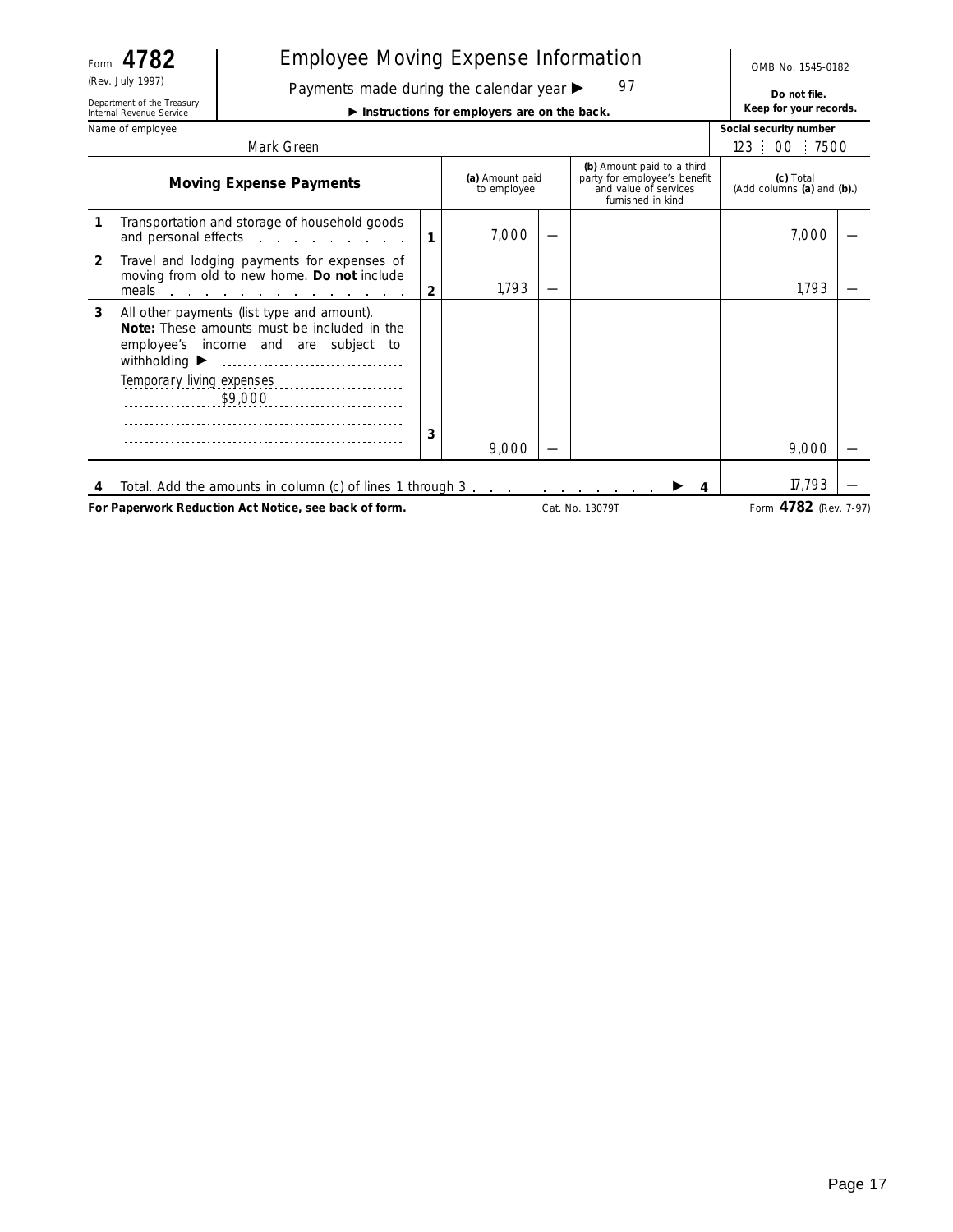# **How To Get More Information**



You can get help from the IRS in several ways.

**Free publications and forms.** To order free publications and forms, call 1–800–TAX–FORM (1–800– 829–3676). You can also write to the IRS Forms Distribution Center nearest you. Check your income tax package for the address. Your local library or post office also may have the items you need.

For a list of free tax publications, order Publication 910, Guide to Free Tax Services. It also contains an index of tax topics and related publications and describes other free tax information services available from IRS, including tax education and assistance programs.

If you have access to a personal computer and modem, you also can get many forms and publications electronically. See Quick and Easy Access to Tax Help and Forms in your income tax package for details.

**Tax questions.** You can call the IRS with your tax questions. Check your income tax package or telephone book for the local number, or you can call 1–800–829–1040.

**TTY/TDD equipment.** If you have access to TTY/TDD equipment, you can call 1–800–829–4059 to ask tax questions or to order forms and publications. See your income tax package for the hours of operation.